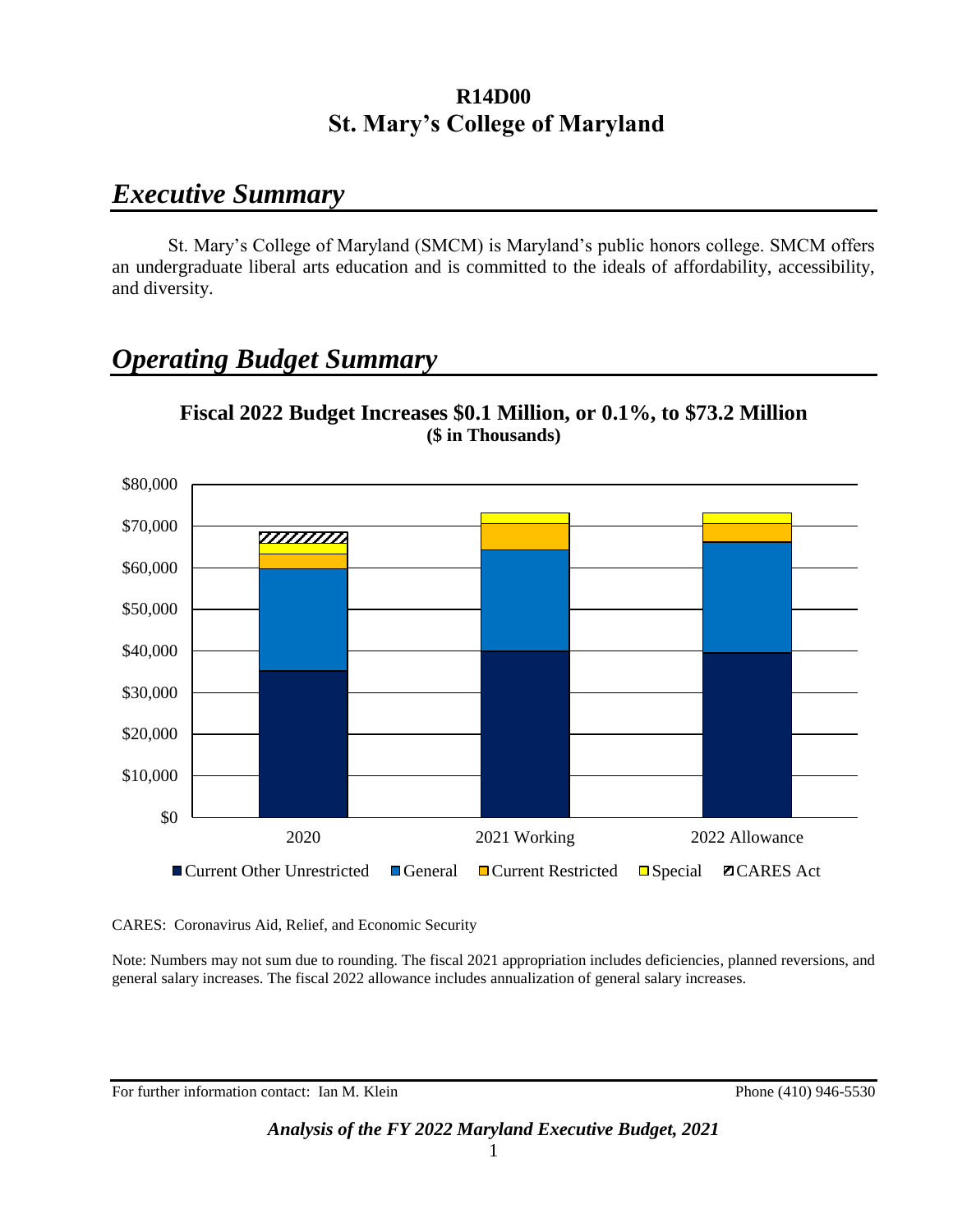- There are three proposed deficiencies for SMCM: \$0.5 million in reimbursable funds for public safety personnel COVID-19-related costs; \$0.4 million in general funds to reimburse SMCM for COVID-19-related expenses; and \$1.0 million in special funds for facility maintenance.
- SMCM received a total of \$2.6 million in Coronavirus Aid, Relief, and Economic Security Act federal and State funding in fiscal 2020.
- Fiscal 2022 State funding increases 8.7%, or 2.3 million, compared to fiscal 2021.

# *Key Observations*

- *Enrollment:* Fall 2020 undergraduate enrollment increased by 1 student compared to fall 2019. Out-of-state enrollment increased by 20 students, or 23.5%, relative to fall 2019.
- *Student Performance:* Six-year graduation rates remain high relative to peer institutions, but rates vary by student race.
- *Revenue Loss:* The move to remote learning and the closing of campus during the spring 2020 semester due to the spread of COVID-19 across the State led to revenue losses due to student refunds and increased costs related to the transition to online courses and maintaining a safe environment on campus.

## **Operating Budget Recommended Actions**

1. Concur with Governor's allowance.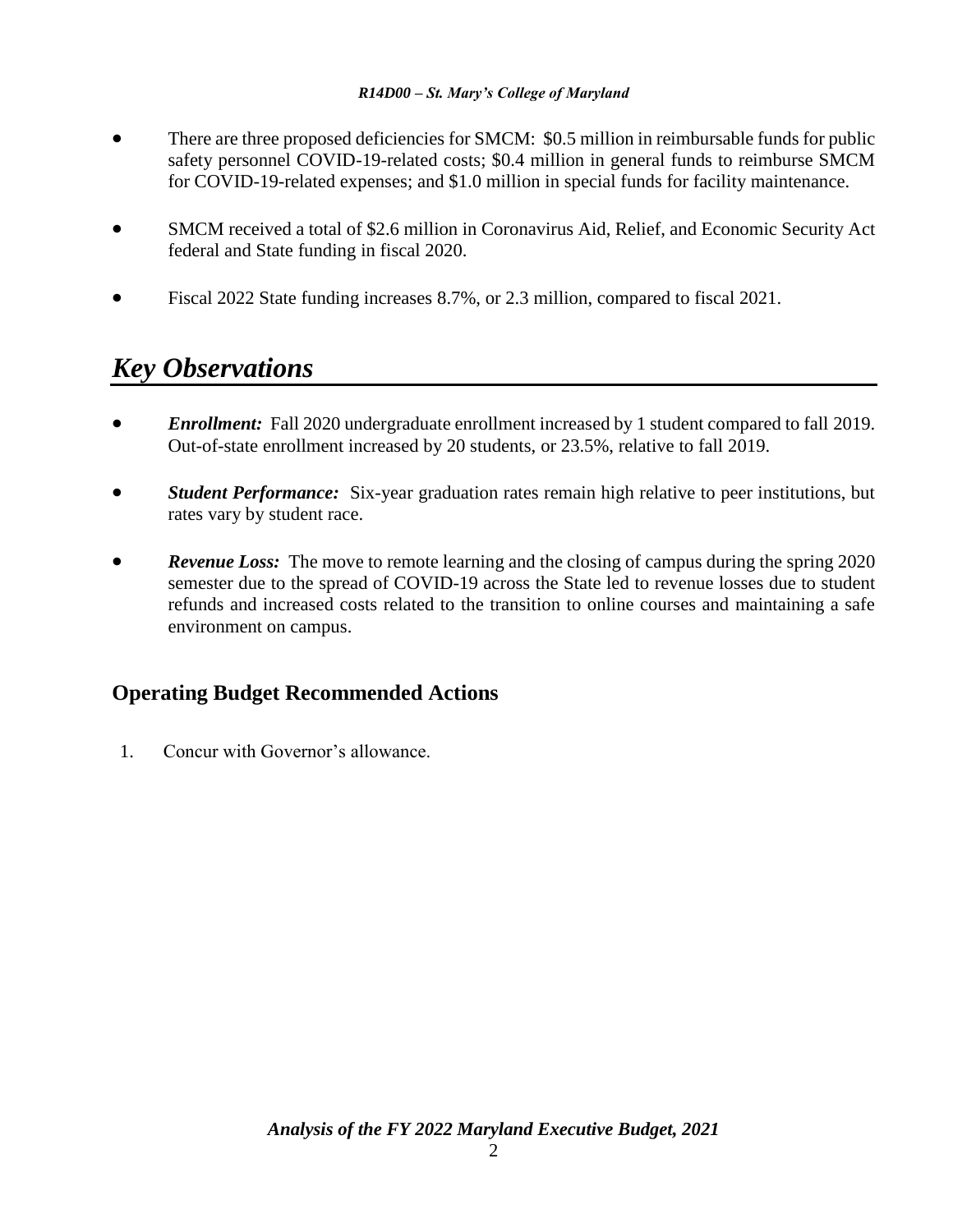# *Operating Budget Analysis*

## **Program Description**

St. Mary's College of Maryland (SMCM) is Maryland's public, co-educational liberal arts honors college. The college offers an array of baccalaureate degrees in the arts and sciences and a Master of Arts in Teaching. As an honors college, SMCM strives to offer students an educational experience that goes beyond traditional course-based study to foster independent learning and a link between curricular and extracurricular activities and interests. SMCM includes civic responsibility as a cornerstone of its academic and extracurricular programs. The capstone of the SMCM experience is the St. Mary's Project. The college aspires to maintain or strengthen the quality of instructional offerings, to increase the effectiveness of academic support resources, to improve the efficiency of and service provided by administrative units, and to maintain or improve the physical plant facilities to accommodate these goals.

|                                         | <b>Fall 2020 Undergraduate Enrollment Headcount</b> | <b>Fall 2020 Graduate Enrollment Headcount</b> |                       |
|-----------------------------------------|-----------------------------------------------------|------------------------------------------------|-----------------------|
| Male                                    | 597                                                 | Male                                           | 5                     |
| Female                                  | 891                                                 | Female                                         | 17                    |
| <b>Total</b>                            | 1,488                                               | <b>Total</b>                                   | 22                    |
| <b>Fall 2020 New Students Headcount</b> |                                                     | <b>Campus (Main Campus)</b>                    |                       |
| First-time                              | 381                                                 | Acres                                          | 361                   |
| Transfers/Others                        | 79                                                  | <b>Buildings</b>                               | 56                    |
| Graduate                                | 22                                                  | Average Age                                    | 39                    |
| <b>Total</b>                            | 482                                                 | Oldest                                         | 1906: St. Mary's Hall |
| <b>Programs</b>                         |                                                     | Degrees Awarded (2019-2020)                    |                       |
| Bachelor's                              | 24                                                  | Bachelor's                                     | 336                   |
| Master's                                | -1                                                  | Master's                                       | 21                    |
|                                         |                                                     | <b>Total Degrees</b>                           | 357                   |
|                                         |                                                     |                                                |                       |

**Carnegie Classification:** Baccalaureate Colleges – Arts and Sciences

#### **Proposed Fiscal 2022 In-state Tuition and Fees\***

| <b>Undergraduate Tuition</b> | \$12,479 |
|------------------------------|----------|
| <b>Mandatory Fees</b>        | \$3,098  |

\*Contingent on Board of Trustees approval.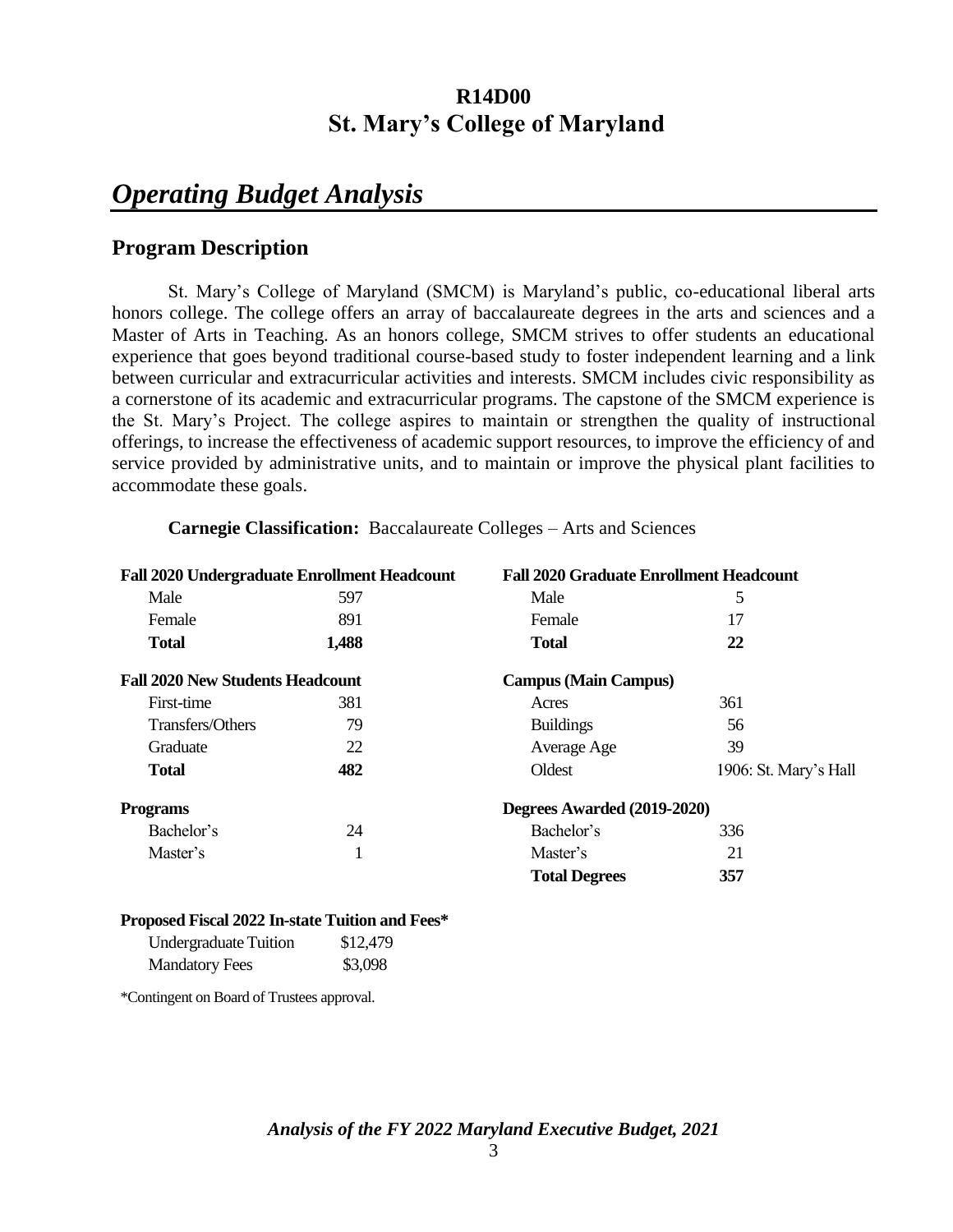## *Performance Analysis*

### **1. Enrollment**

Undergraduate degree-seeking enrollment increased by 1 student from fall 2019 to fall 2020 as shown in **Exhibit 1**. While the continuing student and transfer student population total decreased by 60 from fall 2019 to fall 2020, this total was offset by an increase of 61 students in the first-time, full- and part-time student population. The gain of 1 student represents a shift from the 2019-2020 academic year when SMCM experienced a decrease of 5.8%, or 90 undergraduate students, when compared to the 2018-2019 academic year. While the first-time, full-time (FT/FT) and part-time student population has fluctuated over the past several years, the continuing student population continued a steady decline. Declining class sizes are the primary drive of the dip in continuing students; as new smaller classes replaced larger classes, the number of continuing students has fallen accordingly.



|                                     | 2015  | 2016 | 2017     | 2018  | 2019 | 2020  |
|-------------------------------------|-------|------|----------|-------|------|-------|
| Continuing Students                 | 1,220 | 175  | 15       | 1,073 | .062 | 1,007 |
| First-time, Full-time and Part-time | 393   | 334  | 342      | 376   | 320  | 381   |
| Transfers                           | 108   | 109  | $\Omega$ | 107   | 84   | 70    |

Source: St. Mary's College of Maryland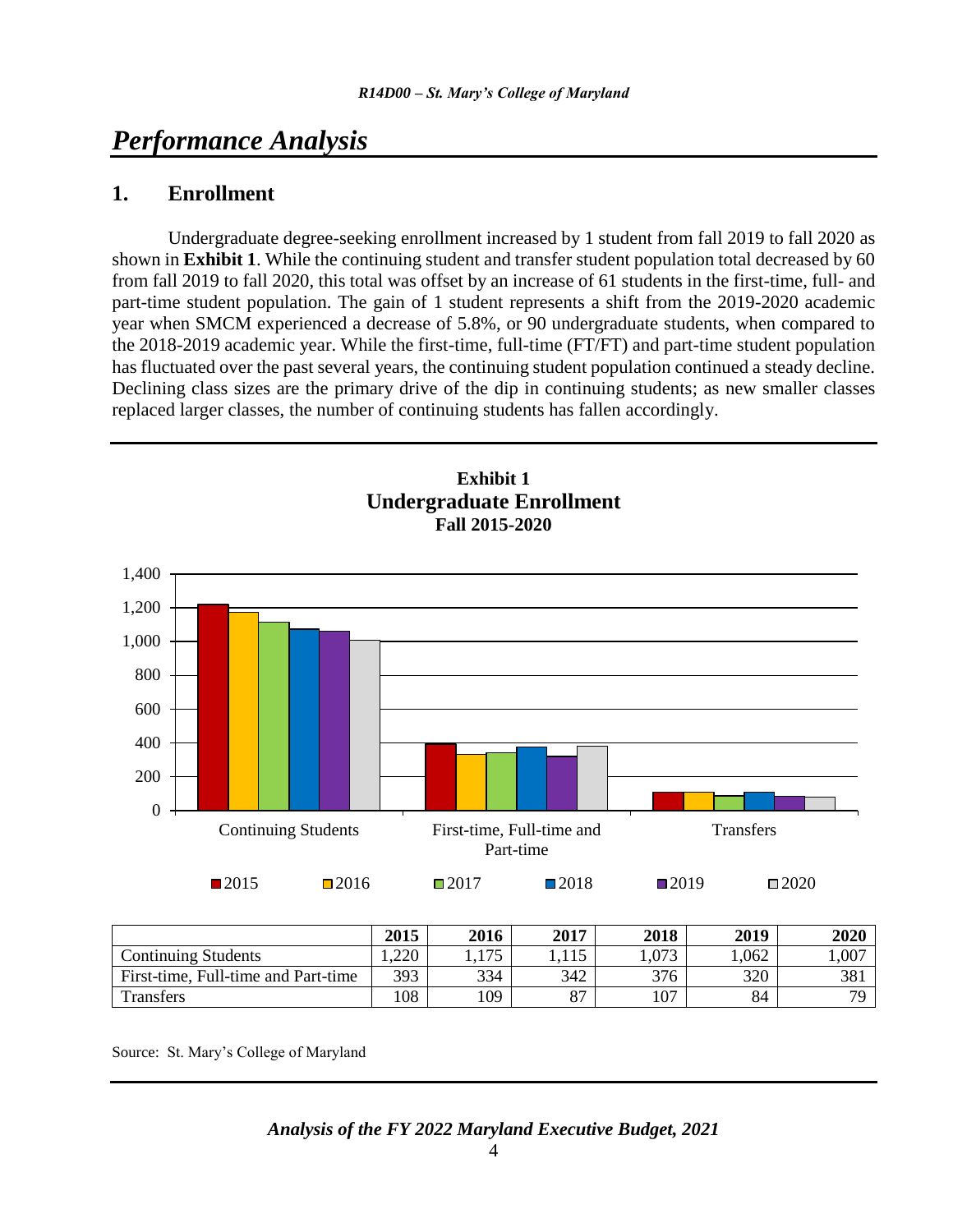Out-of-state enrollment has experienced a significant decline over the last several years but did rebound in fall 2020, as shown in **Exhibit 2**. The overall percentage composition of out-of-state enrollment to total undergraduate enrollment has decreased, going from 10.8% in fall 2013, to 7.1% in fall 2020. This is significant as out-of-state tuition and fees in 2021 totaled \$31,209 per student, while in-state tuition was less than half that amount at \$15,132. SMCM attributes the fall 2020 growth in out-of-state enrollment to changes to recruitment practices and enhanced marketing, both of which incorporated a focus on outreach in contiguous state and the District of Columbia, new branding as *The National Public Honors College*, new LEAD curriculum, and enhanced scholarship awarding to high performing out-of-state applicants.



The ethnic composition of the undergraduate student population at SMCM has remained fairly stable from 2016 through 2020, as shown in **Exhibit 3**. On average, White students represented 72.7% of the undergraduate student population over that period, while underrepresented minorities, including African American, Hispanic, American Indian, and Native Hawaiian students, represented 21.7% of the undergraduate student population.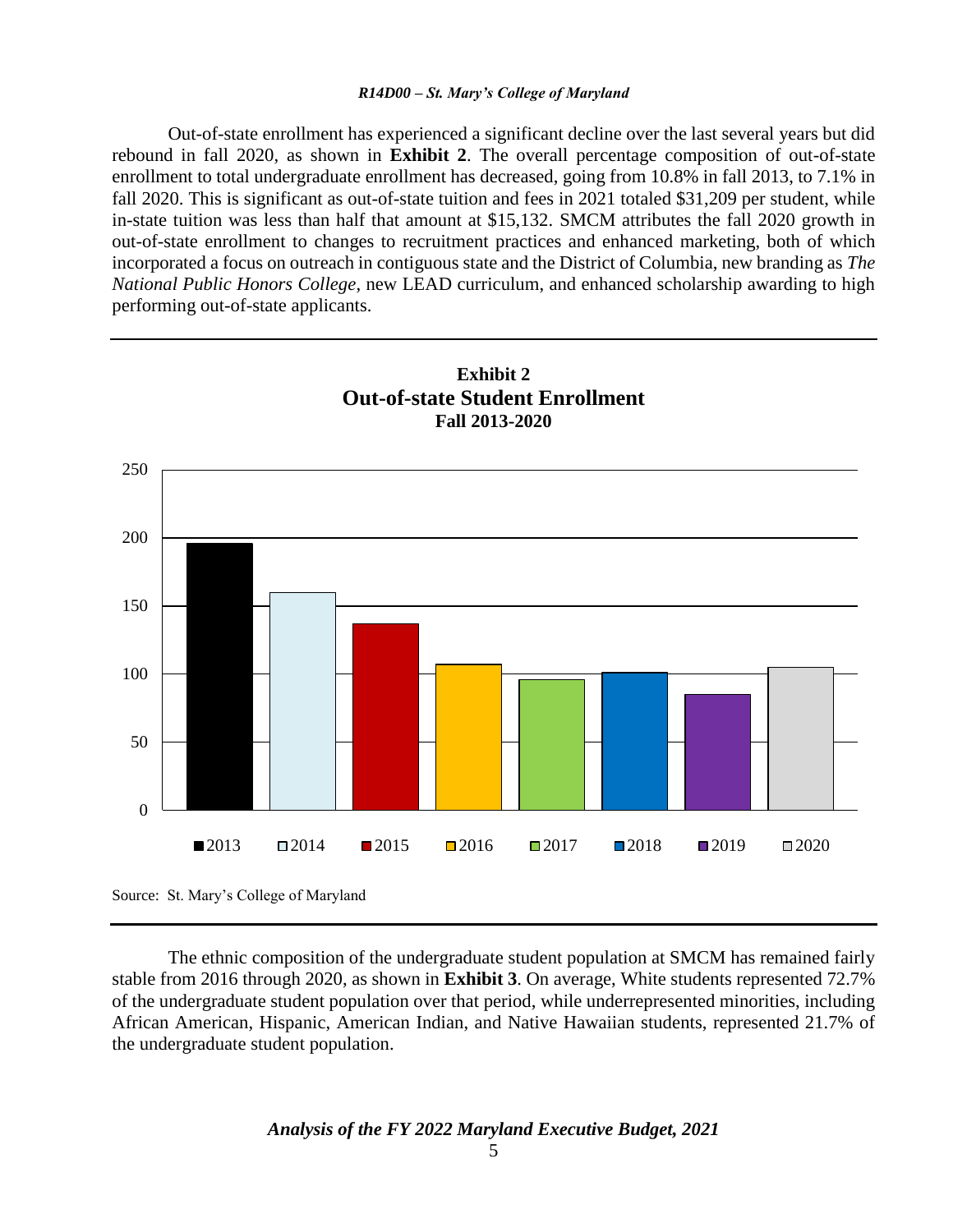

**Exhibit 3 Undergraduate Headcount Enrollment by Ethnicity Fall 2016-2020**

Source: St. Mary's College of Maryland

### **2. Student Performance**

It is important to look at student retention rates because they foreshadow graduation rates. Colleges with high retention rates tend to have high graduation rates as they reflect student engagement on campus and a commitment to finishing a degree program. **Exhibit 4** shows the second-, third-, and fourth-year retention rates for students at SMCM. All cohorts have lower retention rates since the high in 2012, although the decrease is much more pronounced for fourth-year retention, falling from 81.4% to 68%, or 13.3 percentage points between 2012 and 2017. **The President should comment on retention at SMCM, focusing on fourth-year retention, and address what actions are in place to retain the continuing student population.**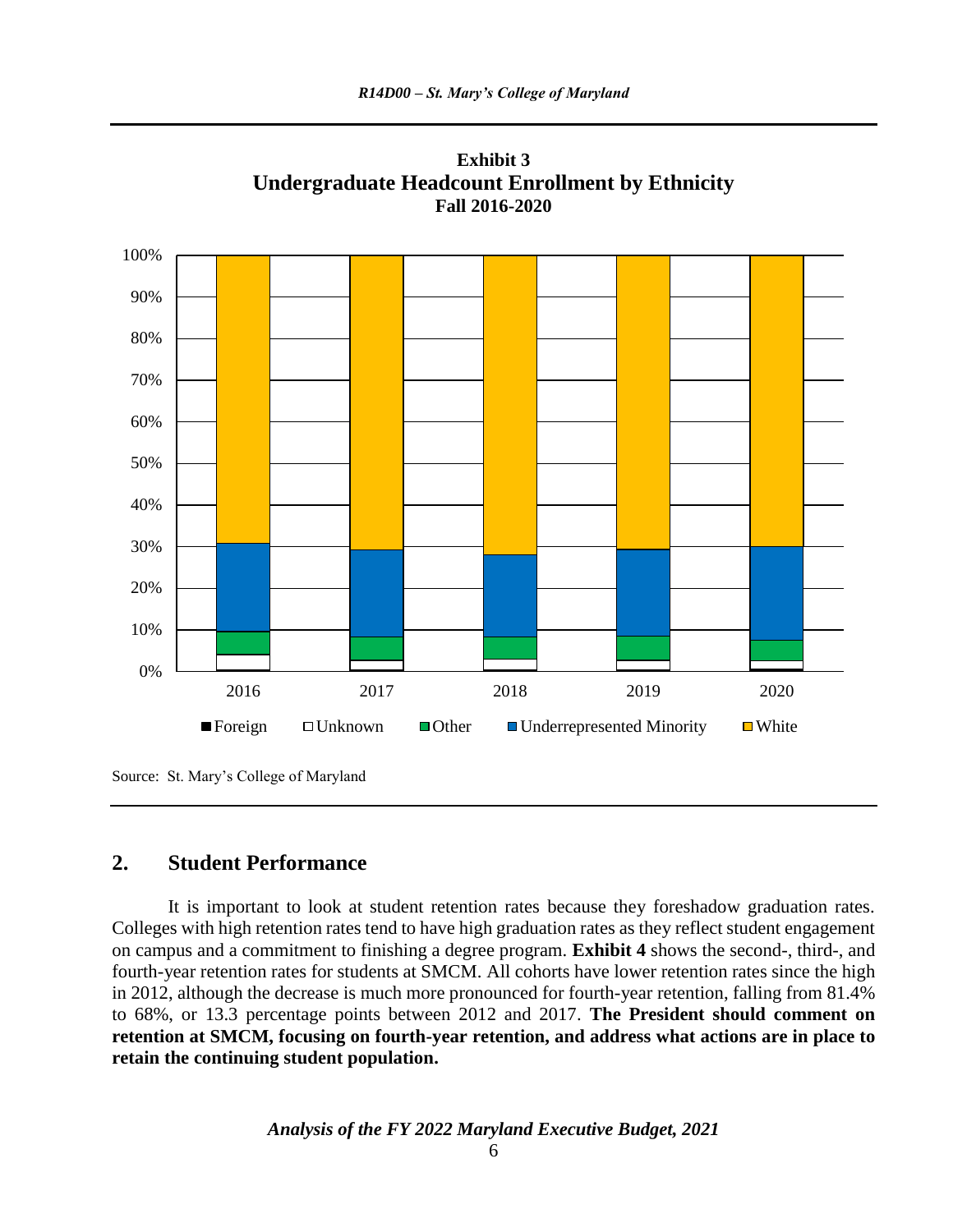



Source: St. Mary's College of Maryland

One of the most direct ways to measure the effectiveness of a college is to look at the graduation rates of its students. **Exhibit 5** shows the six-year graduation rates of students at SMCM and the average for SMCM's competitor peers and public-only competitor peers between fall 2010 and 2019. SMCM's peer institutions have been approved by the Maryland Higher Education Commission and are used to benchmark SMCM's performance. During this period, SMCM had six-year graduation rates that exceeded both the collective peer group, as well as the collective public-only peer group, in each year, with the exception of 2016 when the SMCM rate fell 1.2 percentage points below the total performance peer rate. SMCM exceeded the public-only peer group each year and was, on average, 11.2 percentage points higher than this group, indicating that SMCM has been very successful at graduating their students within six years relative to their public peer institutions.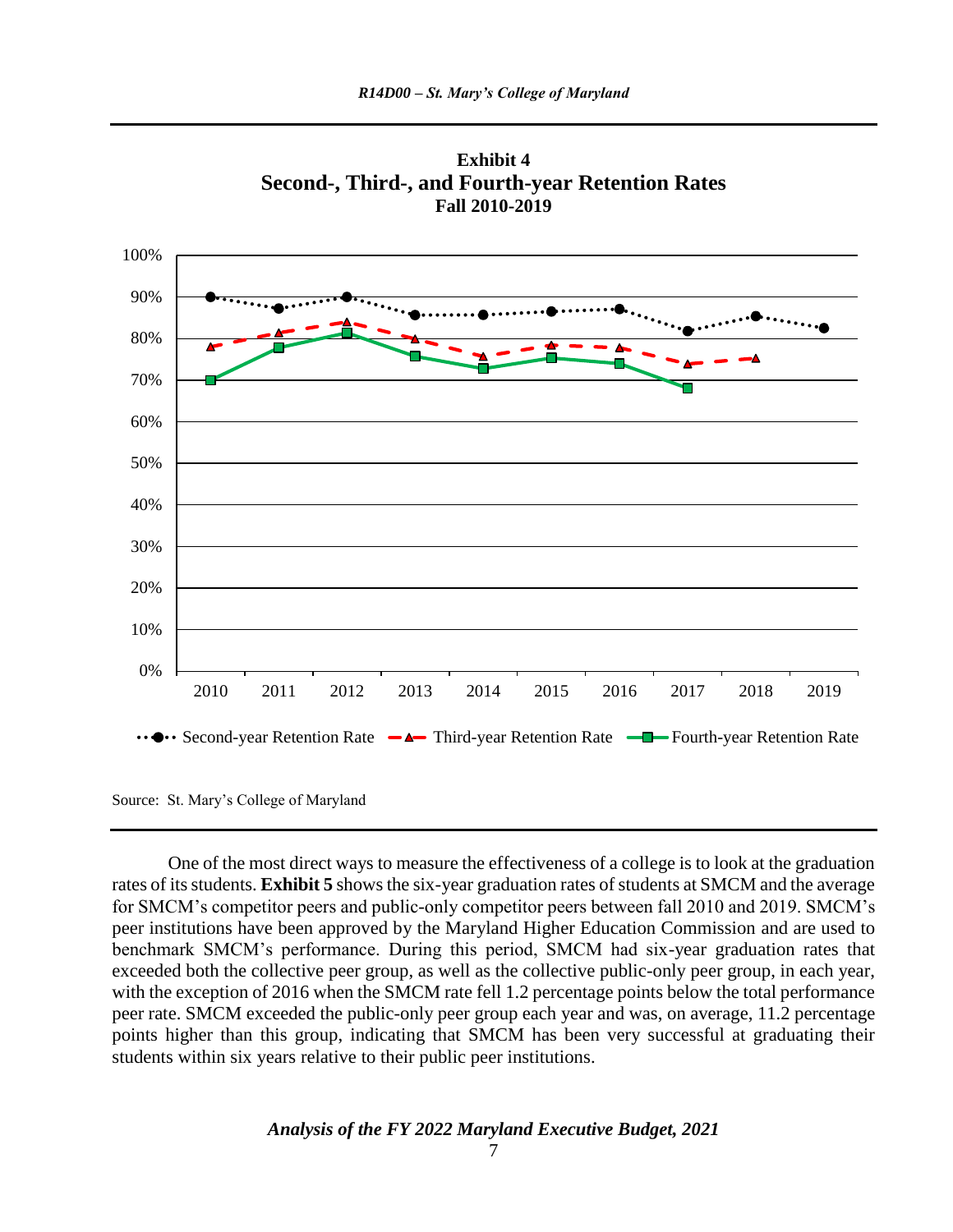

**Exhibit 5 SMCM and Peer Institution's Six-year Graduation Rates Fall 2010-2019**

SMCM: St. Mary's College of Maryland

Source: Integrated Postsecondary Education Data System

While the overall six-year graduation rate has shown SMCM to be proficient at ensuring its students attain their degrees, when the six-year graduation rate is distributed by race, areas for improvement can be identified. **Exhibit 6** shows the six-year graduation rate for all students, minority students, and African American students at SMCM. The rates for all minority students and African American students fluctuate year to year, which is attributable to the smaller sample of minority students. There were strong outcomes for minority students in 2011 and 2015. However, other cohorts show an achievement gap between all students and minority students at SMCM, particularly African American students. **The President should comment on the gap between African American six-year graduation rates and the rates for the entire student population at SMCM.**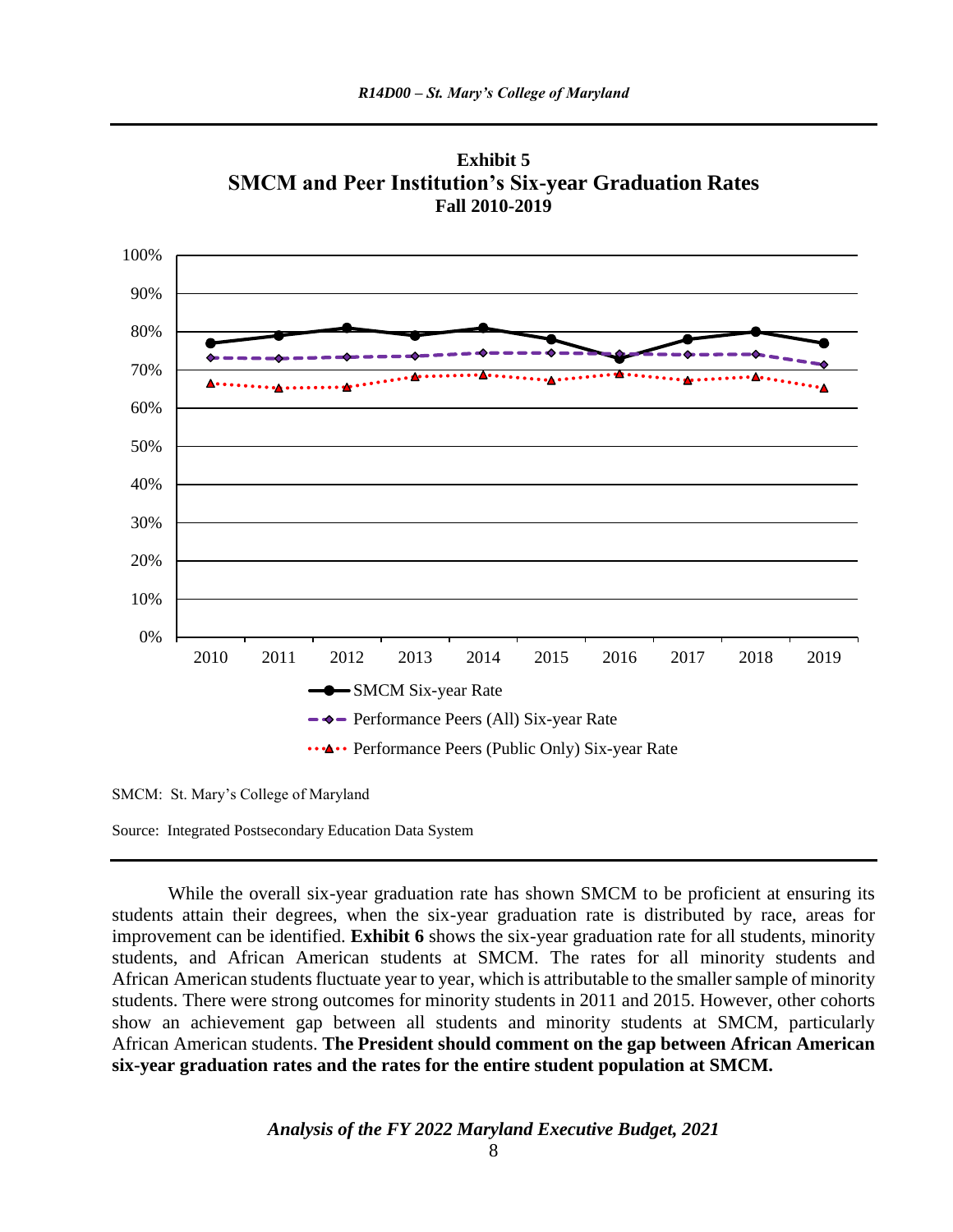



While much attention has been paid to the achievement gap between the races, increasing attention has turned to the graduation gap between low-income and other students. Nationally, according to the National Center for Education Statistics, the average six-year graduation rate of the 2011-2012 cohort of Pell students at four-year public institutions was 43.6% compared to 55.5% of all students. As shown in **Exhibit 7,** the eight-year graduation rate of non-Pell students of 80% exceeds that of Pell students by 11 percentage points. The gap widens by 4 percentage points when looking at full-time transfer students with 73% of non-Pell students. However, part-time transfer Pell students graduate at a higher rate compared to non-Pell students, at 67% to 29%, respectively; however, 57% of non-Pell students transfer to another institution.

Source: St. Mary's College of Maryland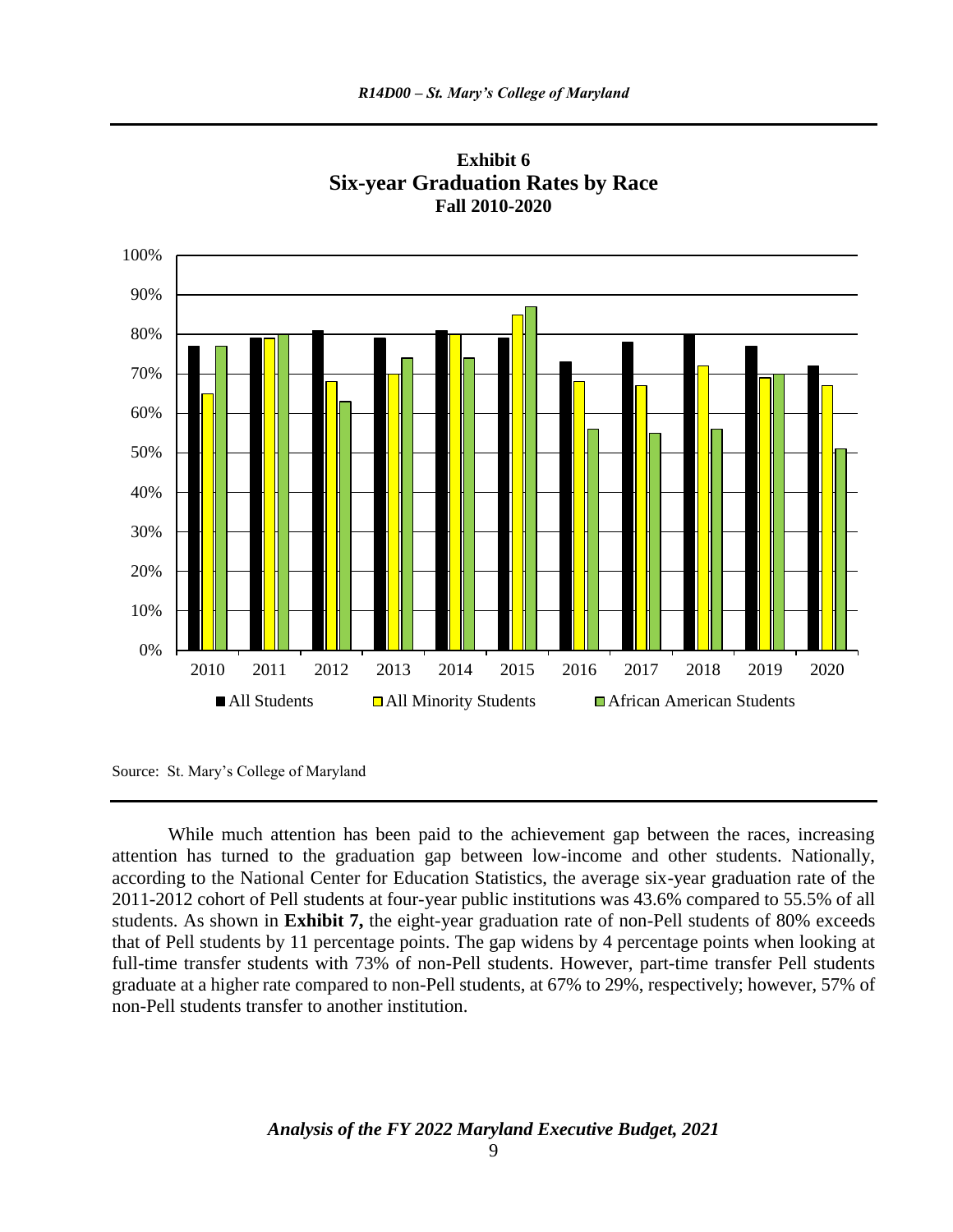

**Exhibit 7 Eight-year Graduation Rate Students Entering in Academic Year 2011-2012**

Source: National Center for Education Statistics' College Navigator

**Exhibit 8** shows the three-year average of degrees awarded per 100 full-time equivalent students (FTES) at SMCM and its peer institutions. This measure shows how effectively institutions turn degree-seeking students into degree holders. Depending on the institution, the optimal number is 25.0 but would be higher for those who mainly offer upper-level division programs or have a relatively high number of transfer students. At 23.6 degrees per 100 FTES, the SMCM ratio is behind Colorado College, Southwestern University, and the University of Mary Washington in its peer group.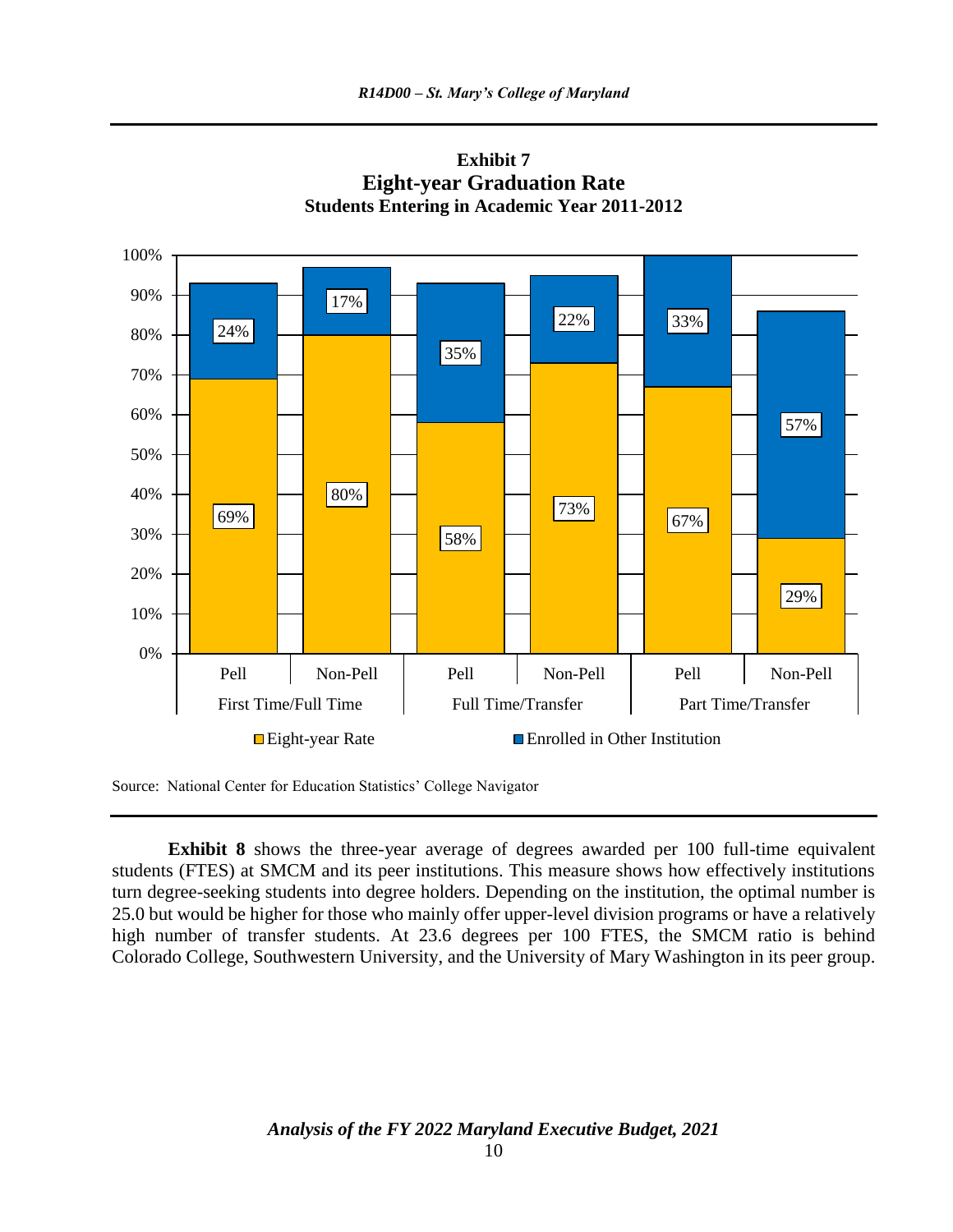



Source: Integrated Postsecondary Education Data System

#### **3. Affordability and Access**

### **Cost of Attendance**

When considering the affordability of college, students and families tend to focus on the published cost of attendance (COA) or sticker price. COA is the total cost of attending college for one year including tuition and fees, room and board, books, supplies, and other expenses. However, the focus should be on the average net price, which is the cost to the student after accounting for the average amount of federal, State, and institutional aid awarded to all undergraduate SMCM students. As shown in **Exhibit 9**, on average between fiscal 2017 and 2019, the average net price was \$20,729, or 30.5% less than the published COA for a FT/FT student. The average cost to a student varies by income level. Those with a lower family income receive more financial aid, thereby lowering the average price for attending college. The average net price for a family with an income between \$0 and \$30,000 decreased by \$454, from \$9,899 in fiscal 2017 to \$9,445 in fiscal 2019. Conversely, the average net price for families with incomes between \$75,000 and \$110,000 increased from fiscal 2017 to 2019 by \$952.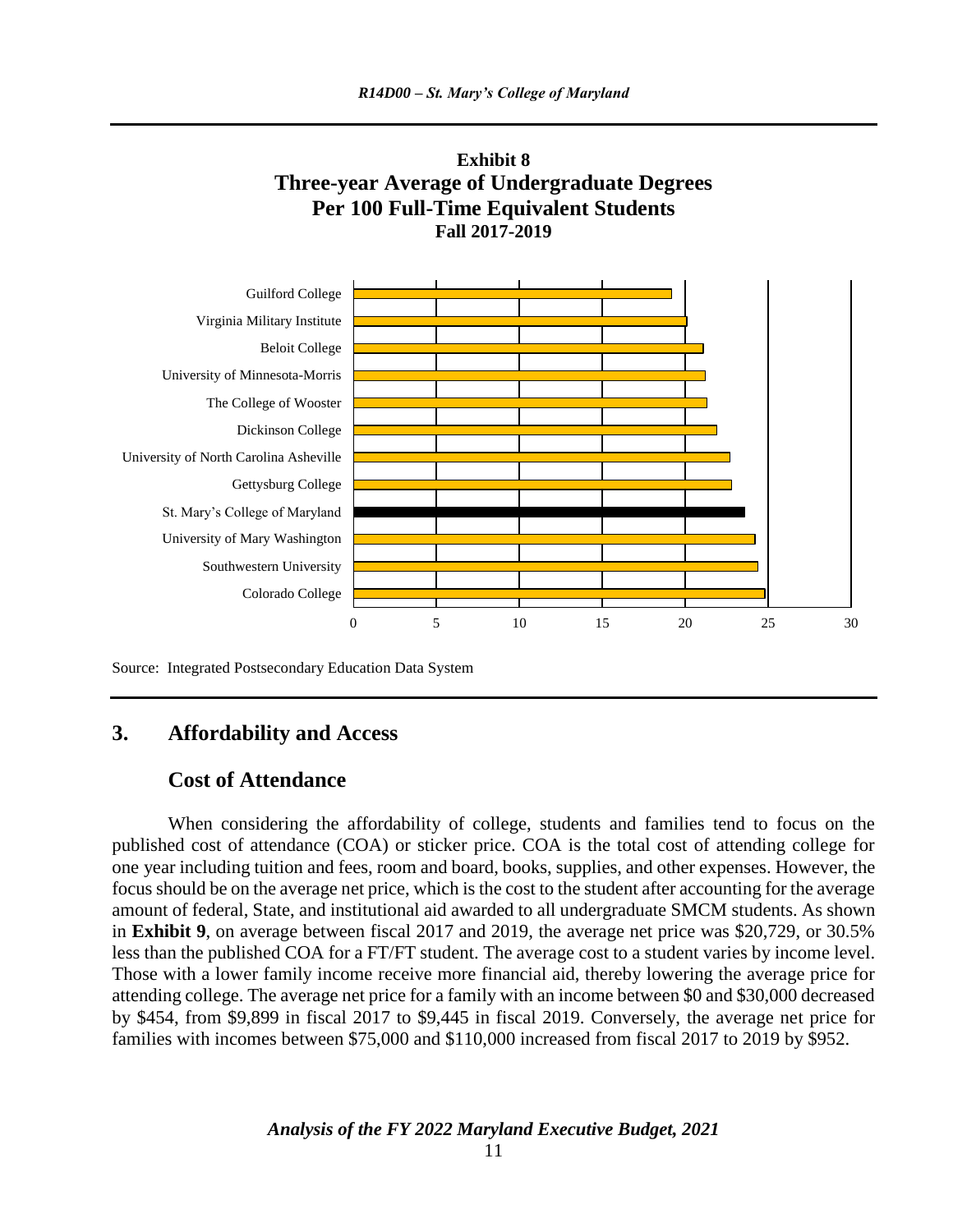



Source: National Center for Education Statistics' College Navigator

#### **Institutional Aid**

Spending on institutional aid at SMCM has increased 45.0% from fiscal 2015 to the fiscal 2021 working budget, going from \$5.7 million to \$8.2 million, as shown in **Exhibit 10**. Expenditures on need-based aid reached its highest point in fiscal 2018, totaling \$4.1 million, representing 58.9% of total institutional aid in that year. However, this total declined to \$3.5 million in the 2021 working budget and represents only 42.1% of institutional aid expenditures. The number of students receiving need-based aid has also declined from the high mark in fiscal 2019 of 673, to 583 in the fiscal 2021 working budget. At the same time, the number of students receiving merit scholarships has continuously increased from the fiscal 2018 total of 865, to 1,044 in the fiscal 2021 working budget. SMCM indicated that their merit-aid strategy has not changed over the past several years despite the uptick in merit scholarship awards relative to need-based aid awards, as about 50% of awarded merit aid meets the student's demonstrated financial need. In order to be responsive to the market, where many students and their families prefer to receive merit awards rather than need-based awards to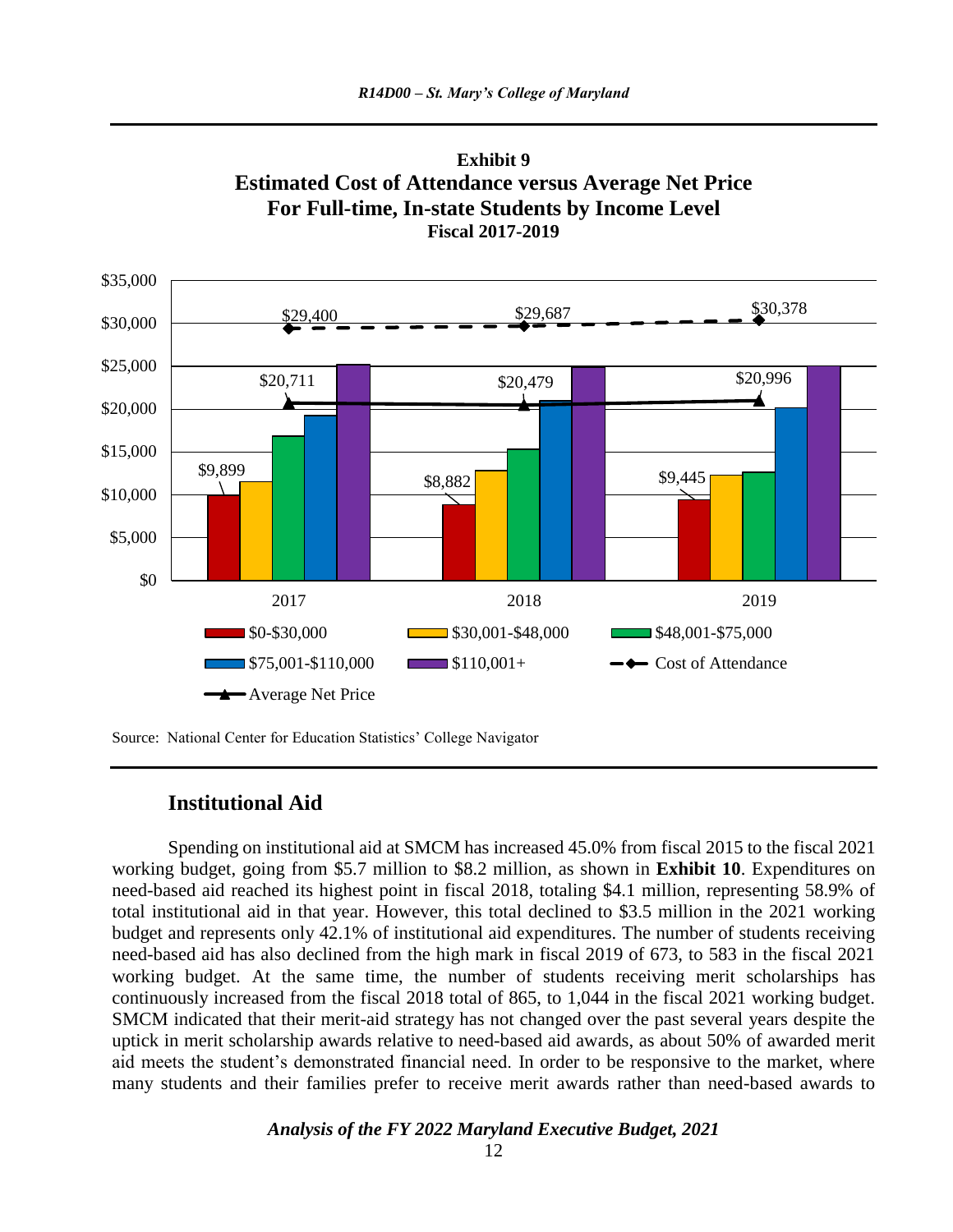recognize their accomplishments, the College has intentionally packaged aid accordingly. While there appears to be a shift in aid packaging, a large portion of merit aid supports need-based aid according to SMCM. Additionally, the pandemic has impacted aid awarding for fiscal 2021. As the College has de-densified this year, the cost of attendance for students living off campus declined significantly as they are not participating in room and board programs. Reducing the student's cost of attendance reduced their need-based aid needs, which also lowered the amount of need-based aid awarded by the institution, whereas the amount of merit aid awarded remained fixed.



Source: Maryland Higher Education Commission; St. Mary's College of Maryland

**The President should comment on the increase in spending and number of awards for merit scholarship aid relative to need-based aid and if that best meets the needs of the student applicant pool.** On average, from fiscal 2015 through the fiscal 2021 working budget, need-based aid accounted for 40.3% of the total expenditures on institutional aid, while merit scholarship aid accounted for 57.6%.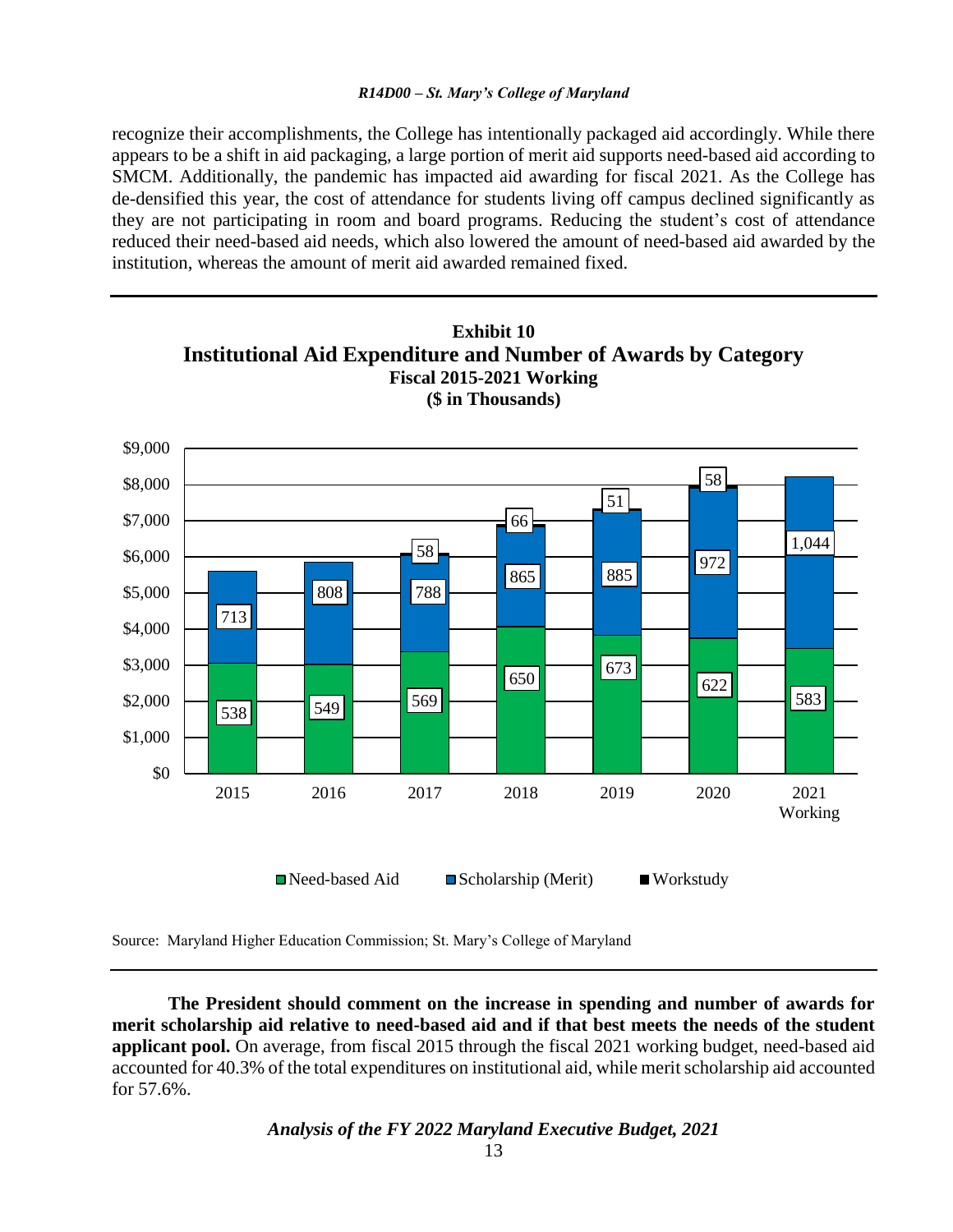#### **Loans**

In fiscal 2019, 332 undergraduate students received a Pell grant, totaling \$1.6 million, as shown in **Exhibit 11**. These grants are given to those students who otherwise could not afford college. These students have an expected family contribution (EFC) of less than a specific amount, which was \$5,140 in fiscal 2019. EFC is an indicator of the amount that a family is expected to contribute for a students' college education; the lower the EFC, the greater the financial need.



Source: Maryland Higher Education Commission

While students with the greatest financial need typically receive Pell and institutional aid, it is not enough to cover the cost of attending college. Students in all EFC categories take out other types of federal loans to finance their education, including \$2.4 million in subsidized loans that are based on financial need with the government paying the interest while the student is enrolled in school (Stafford subsidized loans) and \$6.4 million in unsubsidized loans that are general loans for those who do not demonstrate financial need with interest added to the balance of the loan while the student is enrolled in school (Stafford unsubsidized and Parent PLUS loans).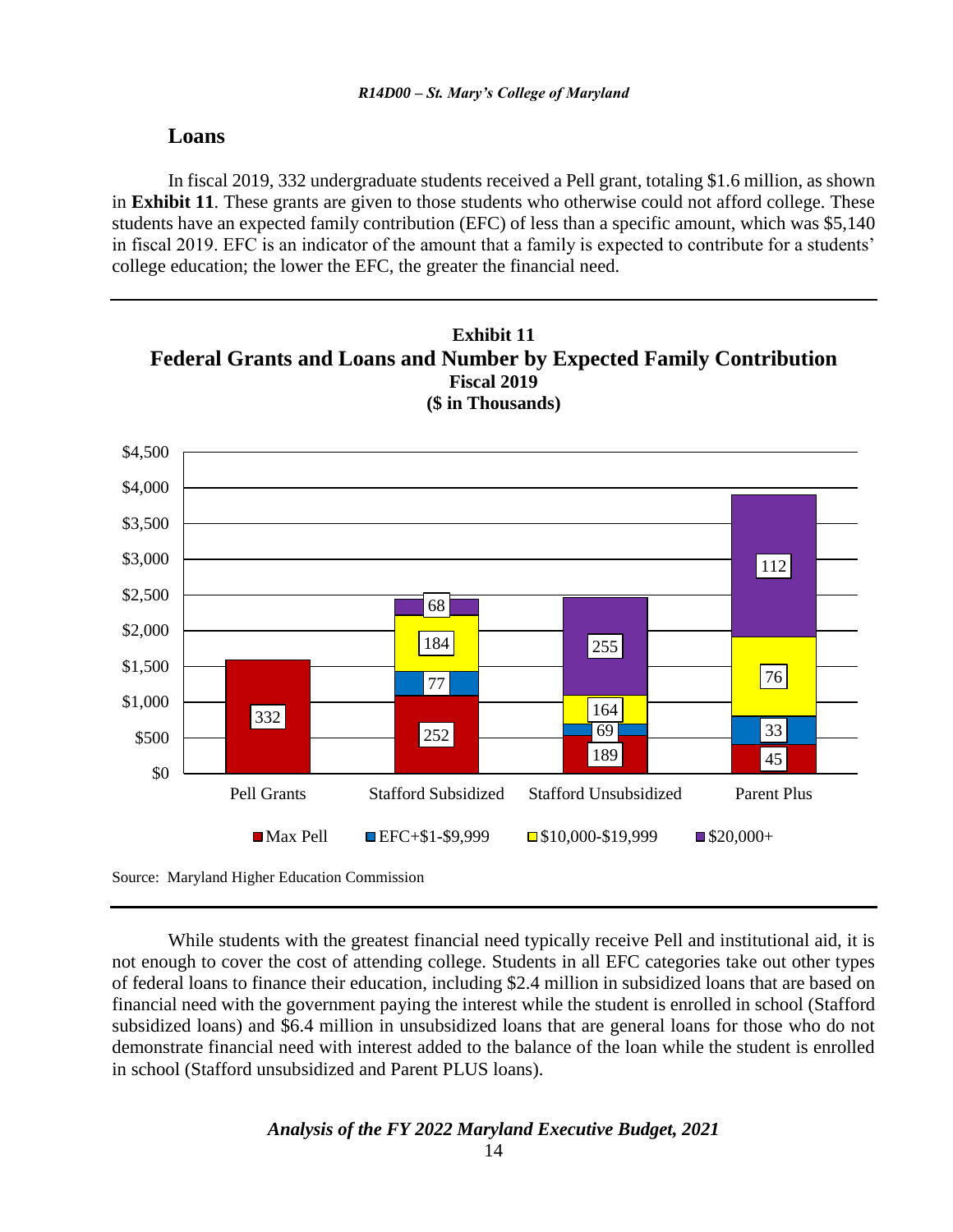#### **Student Debt**

Recently, the U.S. Department of Education's College Scorecard started reporting the median debt (excluding private and Parent PLUS loans) for 2017 and 2018 graduates by field of study. This is an effort to give students a better picture of outcomes at the program rather than the institutional level. The median debt of SMCM students ranged from \$13,000 for history majors to \$25,000 for computer and information sciences majors.

### **Fiscal Impact of COVID-19**

#### **Fiscal 2020**

In March 2020, SMCM quickly pivoted to remote learning as COVID-19 spread across the State. SMCM closed its campus and sent students home, initially for a two-week period of remote/online instruction which was subsequently modified to encompass the remainder of the spring 2020 semester. Refunds were made to students for room and board. The closure resulted in loss of revenue in auxiliary enterprises, including the bookstore, dining services, conferences, and athletics. As shown in **Exhibit 12**, this resulted in a \$3.2 million loss in auxiliary revenues and \$0.5 million in tuition and fee revenues. Additional COVID-19-related expenses combined for a total loss of \$4.4 million.

## **Exhibit 12 COVID-19 Related Expenditure and Revenue Loss Fiscal 2020**

| Less Auxiliary Revenue        | \$3,150,050 |
|-------------------------------|-------------|
| COVID-19-related Expenses     | 781,021     |
| Less Tuition and Fee Revenues | 465,228     |
| <b>Total Shortfall</b>        | 4,396,299   |
| <b>PPP</b> Funds              | 6,661,697   |
| <b>GEER</b> Funds             | 781,021     |
| <b>CARES</b> Act              | 586,878     |
| <b>Total Revenues</b>         | 8,029,596   |
| <b>Total Surplus</b>          | 3,633,297   |

CARES: Coronavirus Aid, Relief, and Economic Security GEER: Governor's Emergency Education Relief Fund PPP: Paycheck Protection Program

Note: St. Mary's College of Maryland received \$1.4 million in GEER funds and carried over just under \$700,000 into fiscal 2021. All but one week of PPP funding applied in fiscal 2020.

Source: St. Mary's College of Maryland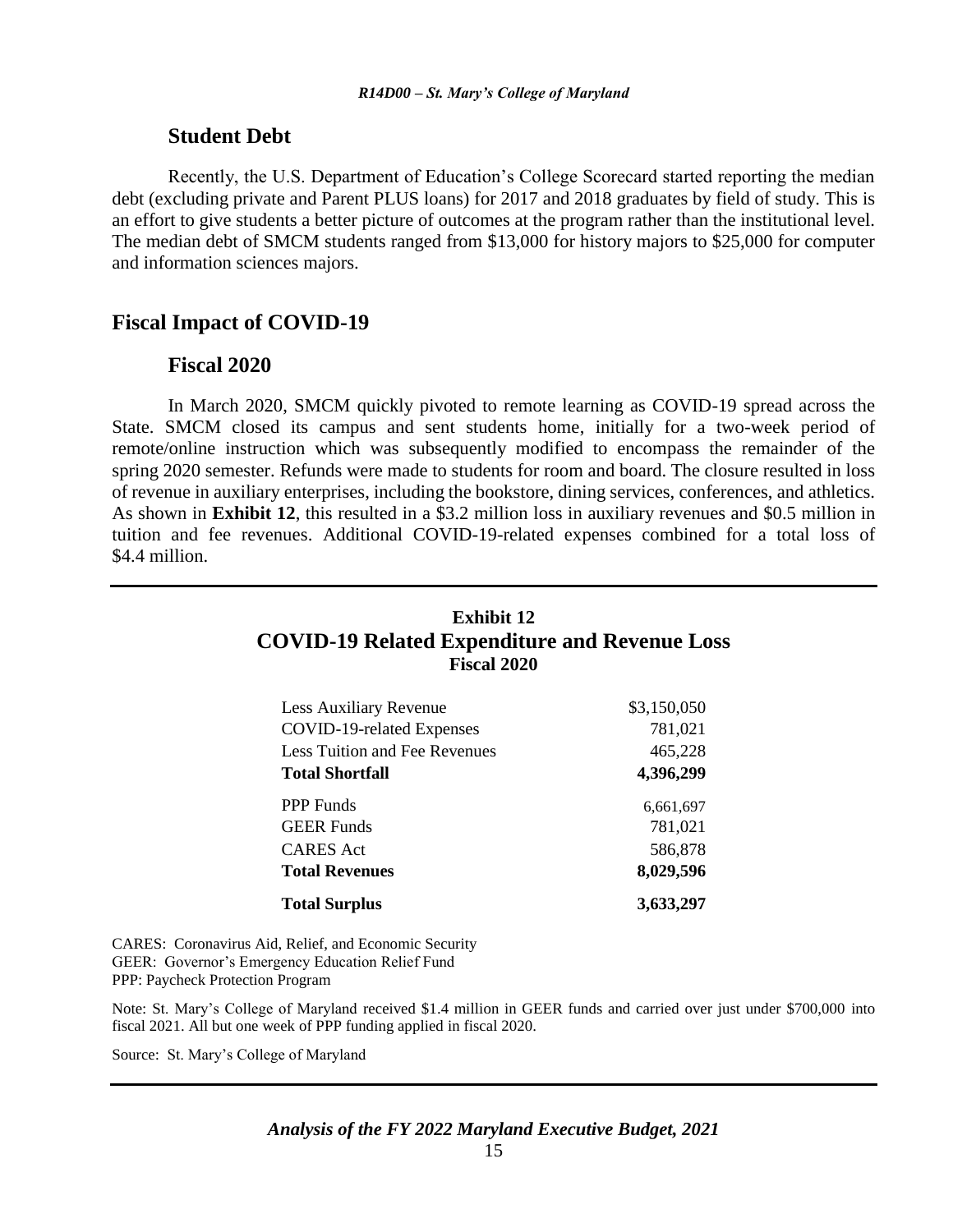In fiscal 2020, SMCM received a total of \$1.2 million of Coronavirus Aid, Relief, and Economic Security (CARES) Act funding of which \$0.6 million was designated for emergency financial aid grants that was used to provide grants to 1,330 students. The remaining \$0.6 million was used to partially cover the revenues losses due to refunded room rent and meal plan changes after the college abruptly closed. SMCM also received \$1.4 million from the Governor's Emergency Education Relief Fund for COVID-19-related expenses of which \$0.8 million was expended in fiscal 2020 with the remaining amount deferred to fiscal 2021 to cover items that were obligated as of June 30 but not yet expended.

SMCM also applied for Paycheck Protection Program (PPP) loan funds and received \$6.7 million in PPP loan funding, qualifying for funding as a small organization (fewer than 500 employees). These funds were used solely to pay salary and benefits of qualified employees over the spring and summer, to cover utility costs, and assist with interest of the debt payment. These funds were received from the Small Business Administration (SBA) and come with a repayment requirement. SMCM requested consideration for loan forgiveness in January, 2021, and does not anticipate receiving an update on that status for at least 90 days.

#### **Fiscal 2021**

In fall 2020 (fiscal 2021), SMCM reopened with a hybrid academic delivery of courses, meaning every course was offered simultaneously as face-to-face and remotely, and occupancy restrictions were placed in each type of housing unit. As shown in **Exhibit 13**, the college experienced a loss of \$1.7 million from freezing tuition and fees and less tuition and fee revenue from fewer students living on campus and participating in room and board programs, a reduction of \$1.9 million in auxiliary revenues, a \$2.1 million reduction from the July 2020 Board of Public Works action, and a \$0.1 million loss from other institutional revenues. Bringing back some faculty, staff, and students to adopt the hybrid learning model also resulted in additional an \$1.5 million in expenses that were not previously budgeted, including COVID-19 test kits; special cleaning supplies and cleaning services; personal protective equipment for faculty and staff; and equipment, software, and support for the hybrid learning model.

SMCM took various actions to cover the revenue loss, including the cancellation of wage increases, maintaining open vacancies, reduction of utility expenditures, and a reduction in contractual services, totaling \$2.9 million in savings. The college also plans to utilize Consolidated Appropriations Act funding, totaling \$1.1 million, and \$0.7 million in CARES funding, rolled over from fiscal 2020, to further address the fiscal 2021 deficit. SMCM also received two deficiency appropriations to address fiscal 2021 COVID-19-related expenditures totaling \$0.9 million – \$0.4 million in general funds for institutional COVID-19 response costs and \$0.5 million in reimbursable funds for public safety personnel costs.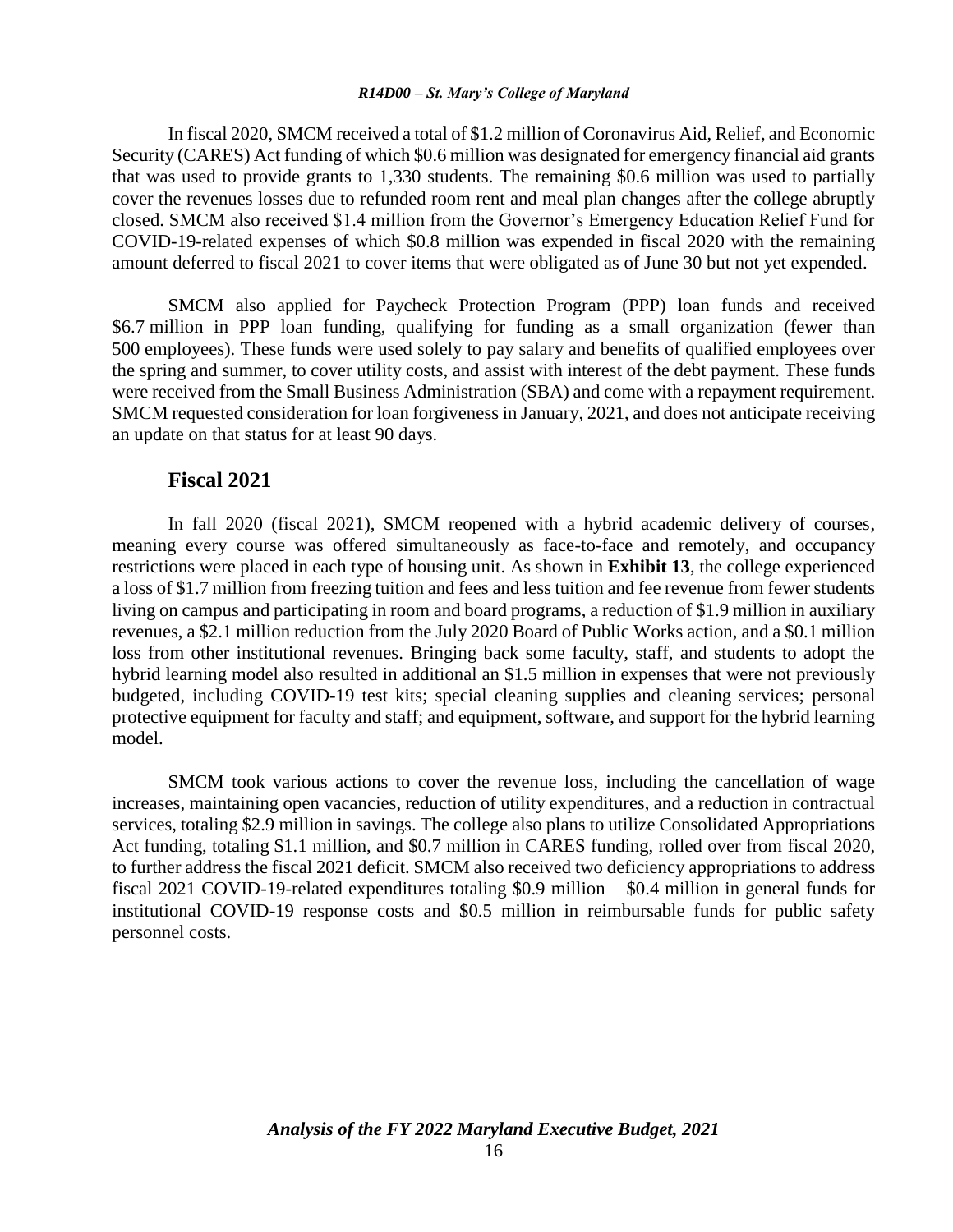### **Exhibit 13 Impact of COVID-19 on Fiscal 2021**

| <b>Revenue Losses and Expenditures</b>       |                 |
|----------------------------------------------|-----------------|
| Board of Public Works Reduction              | $-$ \$2,054,502 |
| <b>Auxiliary Revenue</b>                     | $-1,883,000$    |
| COVID-19-related Expenses                    | $-1,500,000$    |
| <b>Tuition Fees Frozen</b>                   | $-1,000,000$    |
| Tuition and Fee Revenues                     | $-700,000$      |
| <b>Other Revenues</b>                        | $-121,000$      |
| <b>Total Shortfall</b>                       | $-$7,258,502$   |
| <b>Expense Reductions and Relief Funding</b> |                 |
| Reductions                                   | \$2,861,502     |
| CARES Act/CAA Funds                          | 1,792,702       |
| Deficiencies                                 | 880,500         |
| <b>Total Reductions</b>                      | \$5,534,704     |
| <b>Total Remaining Fiscal 2021 Deficit</b>   | -\$1,723,798    |

CAA: Consolidated Appropriations Act funding. CARES: Coronavirus Aid, Relief, and Economic Security

Note: CARES Act funds include remainder of fiscal 2020 and Higher Education Emergency Relief Funds.

Source: St. Mary's College of Maryland

Despite these actions, SMCM will still have a fiscal 2021 deficit of \$1.7 million. SMCM indicated that to further address this deficit, the institution will delay the purchase of large ticket items; minimize faculty, staff, and student travel; and aggressively manage payroll, contingent employees, and overtime costs. All success is contingent on the college continuing to maintain their current residential status throughout the spring semester, in order to realize anticipated auxiliary revenues. **The President should comment on additional actions that will be taken to address the budget deficit.**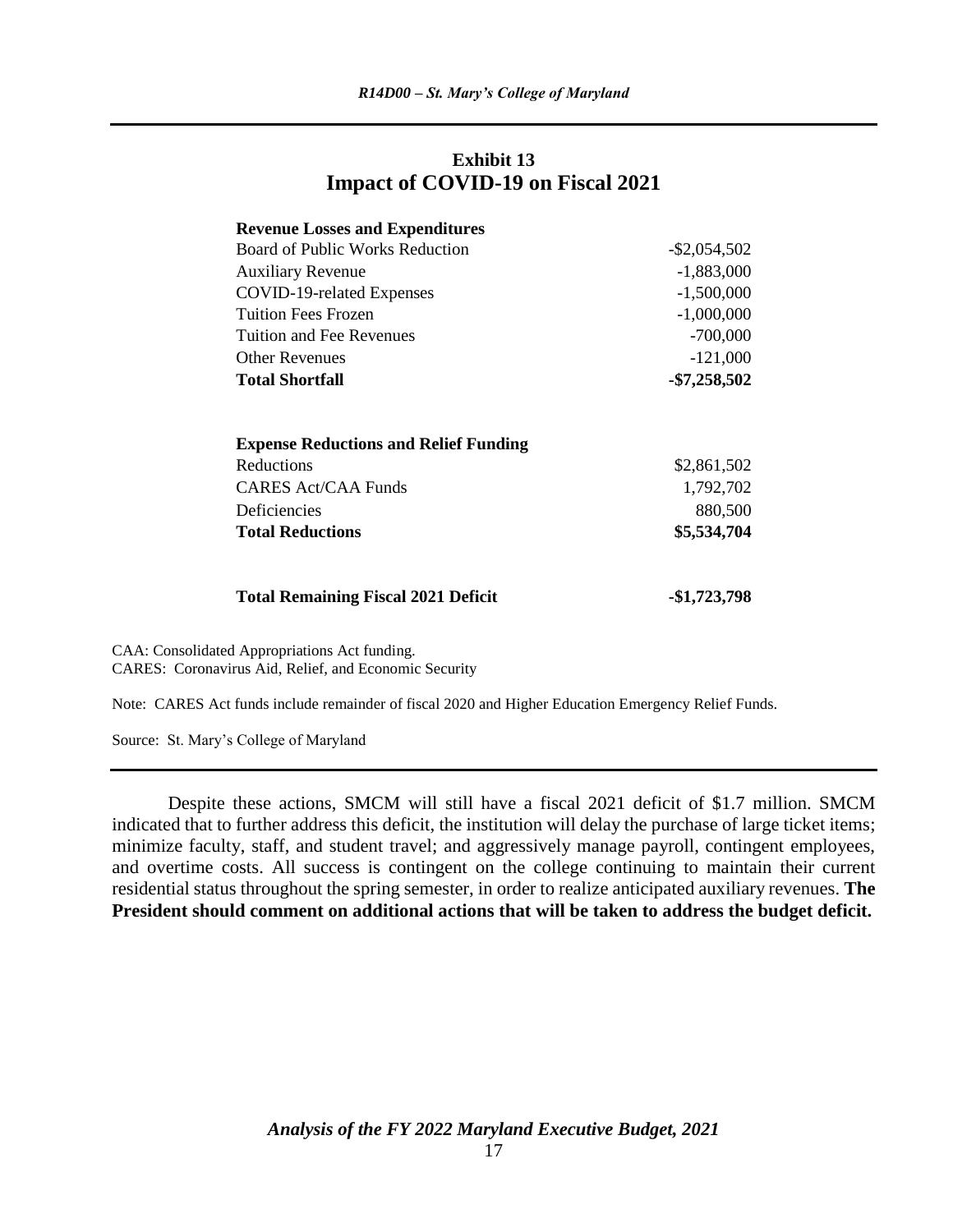### **Fiscal 2021 Working Budget**

### **Actions Affecting Fiscal 2021 Budget**

There are three proposed deficiencies: \$0.4 million in general funds to reimburse SMCM for expenditures related to COVID-19; \$0.5 million in reimbursable funds to compensate SMCM for public safety personnel costs incurred during the first six months of the fiscal year; and \$1.0 million in special funds in bond premiums to fund qualified capital maintenance projects.

### **Education and General Expenditures**

Since tuition and fee revenues in the allowance are based on enrollment projections, increases and decreases in enrollment can have a significant effect on an institution's revenues. Therefore, looking at the changes in expenditures by program areas between fiscal 2020 and 2021, when institutions know their fall enrollment, provides a more accurate picture of funding priorities.

**Exhibit 14** shows budget changes for unrestricted funds by program area for fiscal 2020 and 2021, which increase by \$2.2 million, or 3.4%, in fiscal 2021. The fiscal 2021 education and general expenditures and revenues are adjusted to reflect a general salary increase.

| Exhibit 14                                              |  |  |  |  |
|---------------------------------------------------------|--|--|--|--|
| <b>Budget Changes for Unrestricted Funds by Program</b> |  |  |  |  |
| <b>Fiscal 2020-2021</b>                                 |  |  |  |  |
| (\$ in Thousands)                                       |  |  |  |  |

|                                    | 2020<br><b>Actual</b> | 2021<br>Working | 2020-21<br>\$ Change | 2020-21<br>% Change |
|------------------------------------|-----------------------|-----------------|----------------------|---------------------|
| <b>Expenditures</b>                |                       |                 |                      |                     |
| Instruction                        | \$18,790              | \$20,151        | \$1,360              | 7.2%                |
| <b>Public Service</b>              | 56                    | 98              | \$42                 | 75.0%               |
| Academic Support                   | 1,958                 | 2,253           | \$295                | 15.1%               |
| <b>Student Services</b>            | 7,990                 | 7,878           | $-$113$              | $-1.4%$             |
| <b>Institutional Support</b>       | 13,950                | 12,185          | $-$1,765$            | $-12.7%$            |
| Operation and Maintenance of Plant | 4,416                 | 4,774           | \$358                | 8.1%                |
| Scholarships and Fellowships       | 7,281                 | 7,351           | \$69                 | 1.0%                |
| <b>General Salary Increase</b>     |                       | 139             |                      |                     |
| Deficiency                         |                       | 881             |                      |                     |
| <b>E&amp;G</b> Total               | \$54,443              | \$55,710        | \$1,267              | $2.3\%$             |
| <b>Auxiliary Enterprises</b>       | \$9,351               | \$11,131        | \$1,780              | 19.0%               |
| <b>Total Expenditures</b>          | \$63,794              | \$66,841        | \$3,047              | 4.8%                |

#### **Revenues**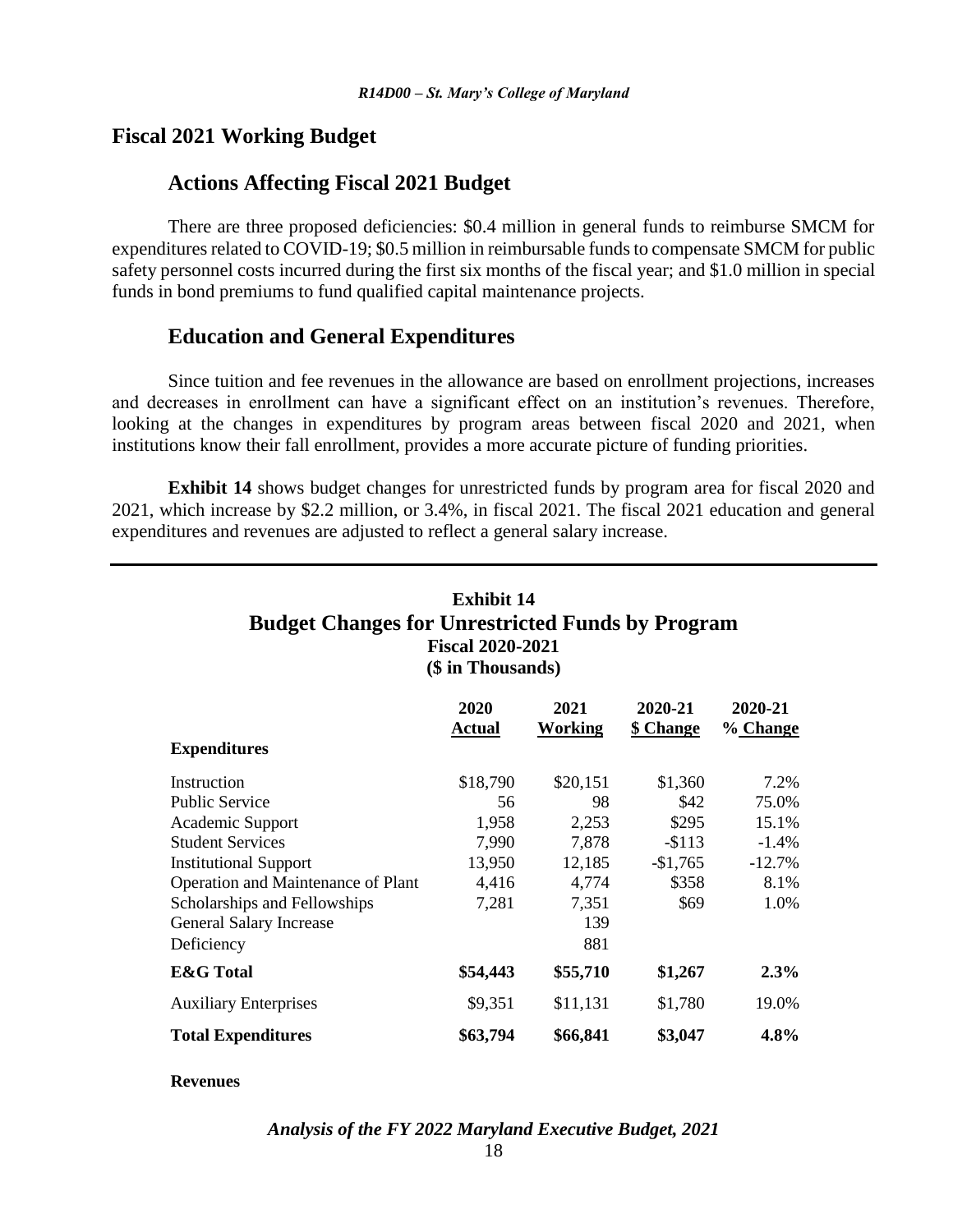|                                         | 2020          | 2021     | 2020-21   | 2020-21  |
|-----------------------------------------|---------------|----------|-----------|----------|
|                                         | <b>Actual</b> | Working  | \$ Change | % Change |
| Tuition and Fees                        | \$22,568      | \$23,072 | \$504     | 2.2%     |
| State Funds <sup>1</sup>                | 27,158        | 27,336   | 178       | 0.7%     |
| <b>CARES Act</b> – Direct State Support | 1,445         |          |           |          |
| Other                                   | 1,257         | 830      | $-427$    | $-33.9%$ |
| <b>Total E&amp;G Revenues</b>           | \$52,428      | \$51,238 | $-$1,190$ | $-2.3%$  |
| <b>Auxiliary Enterprises</b>            | \$12,974      | \$16,043 | \$3,069   | 23.7%    |
| Transfer (to)/from Fund Balance         | $-1,608$      | $-441$   | \$1,167   | $-72.6%$ |
| <b>Available Unrestricted Revenues</b>  | \$63,794      | \$66,841 | \$3,047   | 4.8%     |

CARES: Coronavirus Aid, Relief, and Economic Security E&G: education and general

<sup>1</sup>State funds include general funds and Higher Education Investment Funds.

Note: Fiscal 2021 State funds adjusted to include a general salary increase. In fiscal 2021, SMCM will receive \$1.1 million in institutional funds from the Consolidated Appropriations Act and has until September, 2022, to expend the funds.

Source: Governor's Fiscal 2022 Budget Books' Department of Legislative Services

### **Fiscal 2022 Proposed Budget**

As shown in **Exhibit 15**, the adjusted fiscal 2022 allowance for State funds is \$2.3 million, or 8.7%, greater than the adjusted fiscal 2021 working appropriation. The increase is related to their funding formula, which includes the fiscal 2021 general salary increase annualization.

Other current unrestricted funds increase 6.6%, or \$2.6 million. Tuition and fee revenue increases \$0.7 million party due to a planned 3% increase in resident undergraduate tuition. Auxiliary revenue also increases, 8.2%, or \$1.3 million. **The President should comment on the expected increase in auxiliary revenue, indicating why such a large increase is expected**. Overall, unrestricted funds increase \$1.0 million, or 1.5%.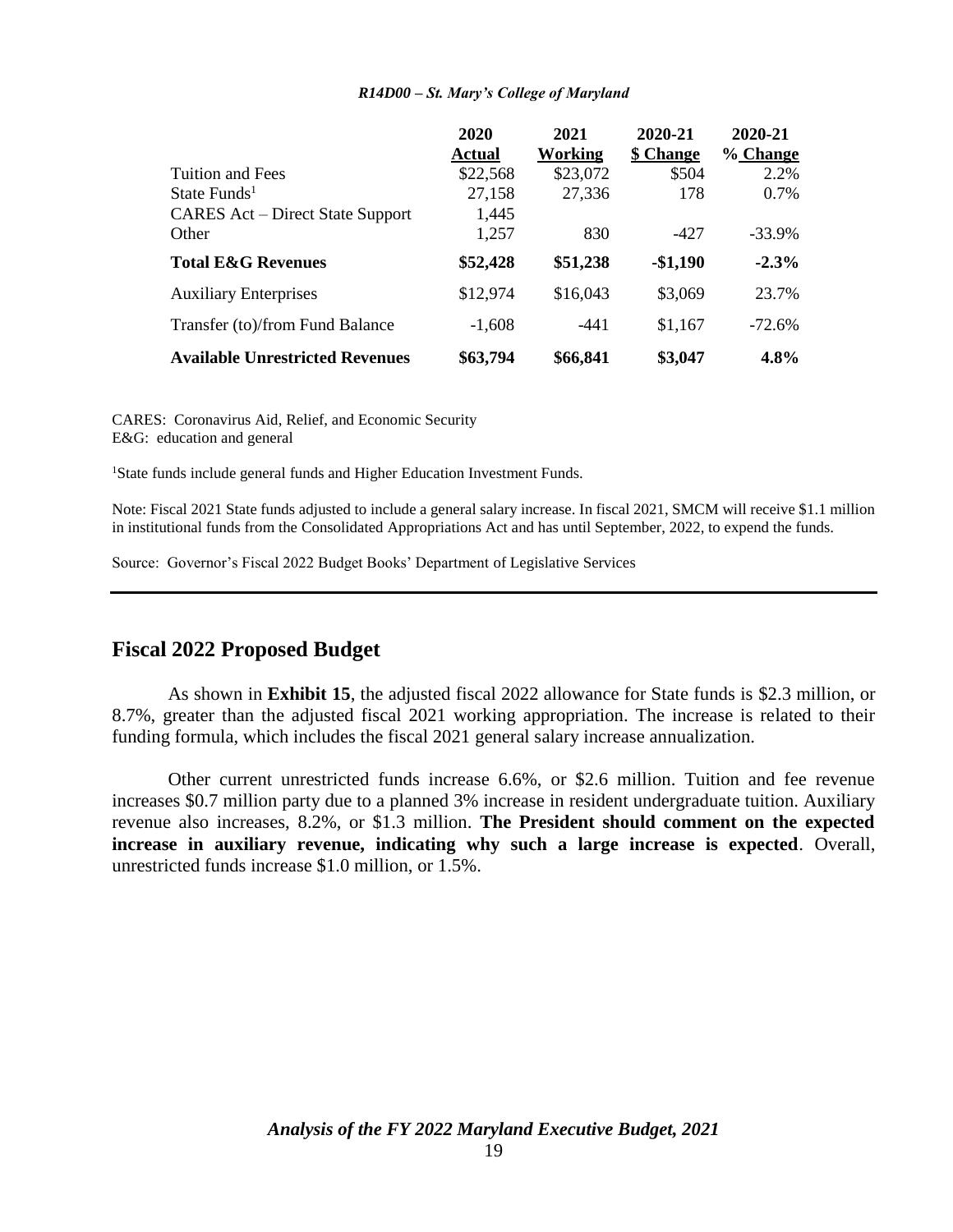### **Exhibit 15 Proposed Budget St. Mary's College of Maryland Fiscal 2020-2022 (\$ in Thousands)**

|                                           | 2020<br><b>Actual</b> | 2021<br><b>Adjusted</b> | 2022<br><b>Adjusted</b> | 2021-2022<br><b>Change</b> | % Change<br><b>Prior Year</b> |
|-------------------------------------------|-----------------------|-------------------------|-------------------------|----------------------------|-------------------------------|
| <b>General Funds</b>                      | \$24,608              | \$23,766                | \$26,638                | \$2,872                    | 12.1%                         |
| <b>General Salary Increase</b>            |                       | 139                     |                         |                            |                               |
| Deficiency                                |                       | 400                     |                         |                            |                               |
| <b>Total General Funds</b>                | 24,608                | 24,305                  | 26,638                  | 2,333                      | 9.6%                          |
| <b>HEIF</b>                               | 2,550                 | 2,550                   | 2,550                   |                            |                               |
| <b>Total State Funds</b>                  | 27,158                | 26,855                  | 29,188                  | 2,333                      | 8.7%                          |
| <b>Other Unrestricted Funds</b>           | \$36,799              | \$39,946                | \$42,568                | \$2,623                    | 6.6%                          |
| Deficiency                                |                       | 481                     |                         |                            |                               |
| <b>CARES Act – Direct Federal Support</b> | $\boldsymbol{0}$      | $\boldsymbol{0}$        | $\boldsymbol{0}$        |                            |                               |
| <b>CARES</b> Act – State Support          | 1,445                 | $\overline{0}$          | $\mathbf{0}$            |                            |                               |
| <b>Transfer to Fund Balance</b>           | $-1,608$              | $-441$                  | $-3,016$                |                            |                               |
| <b>Net Unrestricted Funds</b>             | \$63,794              | \$66,841                | \$68,740                | \$1,899                    | 2.8%                          |
| <b>Restricted Funds</b>                   | \$3,562               | \$5,300                 | \$4,500                 | $-$ \$800                  | 15.1%                         |
| Deficiency                                |                       | 1,000                   |                         |                            |                               |
| <b>CARES Act – Direct Federal Support</b> | 1,174                 | $\boldsymbol{0}$        | $\boldsymbol{0}$        |                            |                               |
| <b>CARES</b> Act – State Support          | $\boldsymbol{0}$      | $\mathbf{0}$            | $\boldsymbol{0}$        |                            |                               |
| <b>Total Restricted Funds</b>             | \$4,736               | \$6,300                 | \$4,500                 | $-$1,800$                  | 28.6%                         |
| <b>Total Funds</b>                        | \$68,529              | \$73,141                | \$73,240                | \$99                       | 0.1%                          |
| $CAA$ – Institutional Funds <sup>1</sup>  |                       | \$1,129                 |                         |                            |                               |
| $CAA - Financial Aid1$                    |                       | \$587                   |                         |                            |                               |

CAA: Consolidated Appropriations Act CARES: Coronavirus Aid, Relief, and Economic Security HEIF: Higher Education Investment Fund

<sup>1</sup> CAA funding. Institutions have until September 30, 2022, to expend the funds; therefore, these funds may carry over to fiscal 2022.

Source: Governor's Fiscal 2022 Budget Books; Department of Legislative Services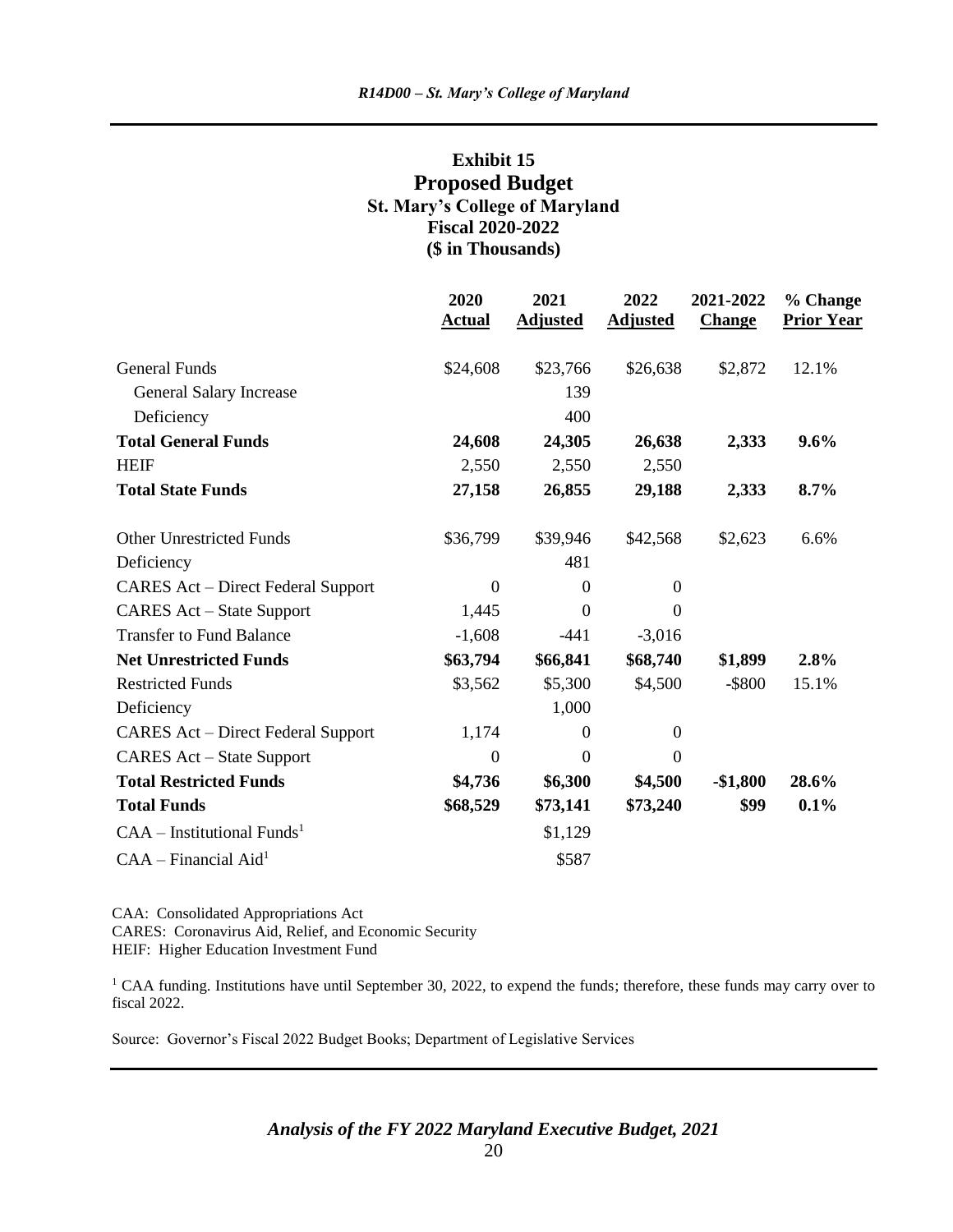#### **Revenue Sources**

In the fiscal 2022 allowance, State funds (general funds and the Higher Education Investment Fund) and tuition and fee revenues comprise 41% and 33% of SMCM's State-supported revenues, as shown in **Exhibit 16**, while current unrestricted funds total \$68.7 million. From fiscal 2019 to the fiscal 2022 allowance, State general funds have gone from 38% of total unrestricted revenues to 41%, increasing by \$3.4 million, or 14.4%. The SMCM funding formula has generally protected the institution despite declining enrollment. In fiscal 2020, revenues decreased \$3.5 million, or 5.0%, due to COVID-19-related losses. CARES Act funding totaled \$1.4 million, and had this funding not been provided, SMCM would have experienced a decrease of 7.1% in revenues, or \$4.9 million, compared to fiscal 2019. In fiscal 2022, total revenues increase by \$5.0, million, or 7.5%, as a result of the funding formula and additional student revenue.



Source: Governor's Fiscal 2019-2022 Budget Books; Department of Legislative Services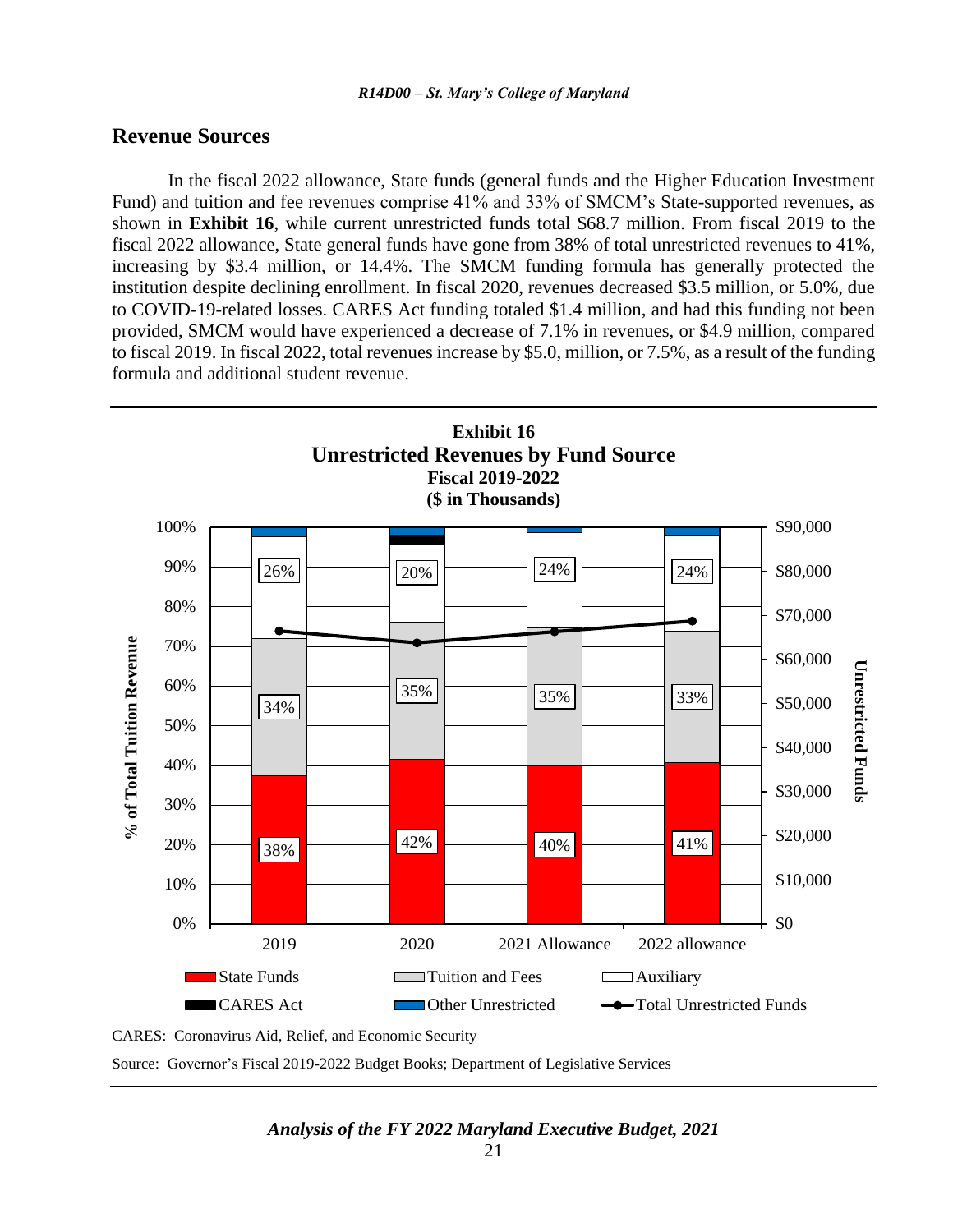# *Personnel Data*

|                                                              | <b>FY 20</b><br><b>Actual</b> | FY 21<br>Working | <b>FY 22</b><br><b>Allowance</b> | <b>FY 21-22</b><br><b>Change</b> |
|--------------------------------------------------------------|-------------------------------|------------------|----------------------------------|----------------------------------|
| <b>Regular Positions</b>                                     | 425.00                        | 425.00           | 416.00                           | $-9.00$                          |
| <b>Contractual FTEs</b>                                      | 27.30                         | 28.14            | 30.04                            | <u>1.90</u>                      |
| <b>Total Personnel</b>                                       | 452.30                        | 453.14           | 446.04                           | $-7.10$                          |
| <b>Vacancy Data: Regular Positions</b>                       |                               |                  |                                  |                                  |
| Turnover and Necessary Vacancies, Excluding New<br>Positions |                               | 0.00             | 0.00%                            |                                  |
| Positions and Percentage Vacant as of 12/31/20               |                               | 46.00            | 11%                              |                                  |
| Vacancies Above (Below) Turnover                             |                               |                  |                                  |                                  |

SMCM has independent hiring authority.

• There was no budgeted turnover in the fiscal 2020 budget.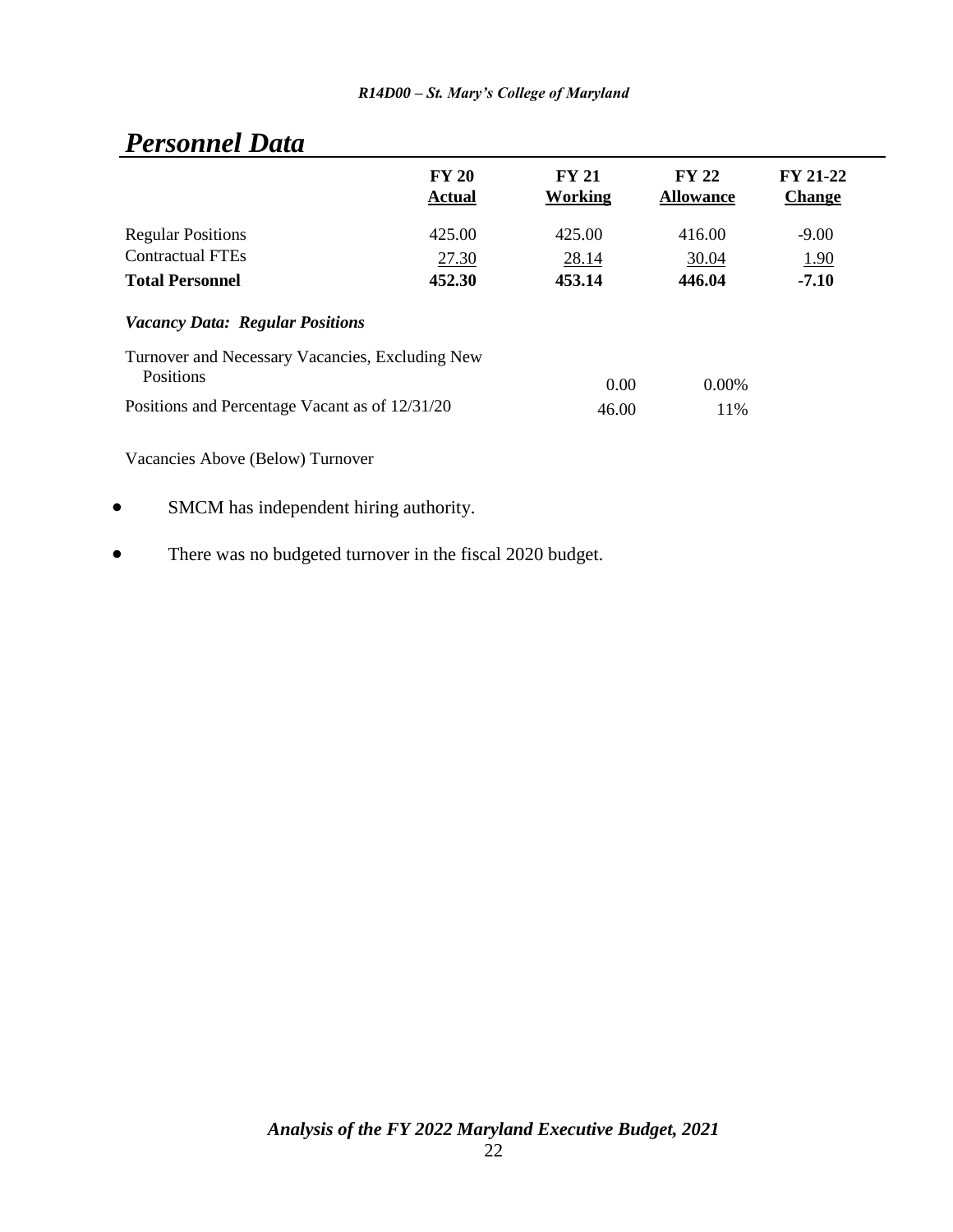## *Issues*

## **1. Quick Transition to Remote Learning in Spring 2020 and Hybrid Learning for Fall 2020**

In March 2020, SMCM had to quickly pivot to remote learning. Challenges SMCM encountered with this sudden transition included:

- distributing hundreds of internet-enabled computers to ensure students (and some faculty) who did not have access to reliable technology were able to have equitable access to their courses;
- transitioning the learning structure, over a one-week period (spring break), from 100% face-to-face to a 100% remote environment;
- ensuring that supplies for students in courses where coursework required it (*e.g.*, art supplies and science lab-based supplies) were provided to students;
- upgrading the institution's WiFi in residence halls and academic buildings to support instruction and learning; and
- providing training to faculty to teach hybrid courses.

In total, \$785,000 was spent in fiscal 2020 for WiFi upgrades and technology enhancements to ensure equitable access for all students to their scheduled courses.

Not only did SMCM have to transition its courses to an online capability, student services also needed to be provided remotely. SMCM identified many challenges with this process, as well as areas of increased demand, including:

- utilization of Zoom (and a Health Insurance Portability and Accountability Act (HIPAA) compliant version) to ensure student access to services;
- a variety of communication methods including email, phone, texting, FaceTime, Live Chat, Google Hangouts, and scheduling software including Calendly, as well as a Google site being created (*Student Support for Remote SMCM)* to ensure students could interact with the needed department;
- an increase in mental health concerns for students resulting in the Wellness Center counselors offering HIPPA-compliant Zoom sessions, a free 24/7 counseling helpline, and making all over-the-counter pharmacy supplies available to students for pickup at the Public Safety Office, 24/7, when the Wellness Center was not physically open;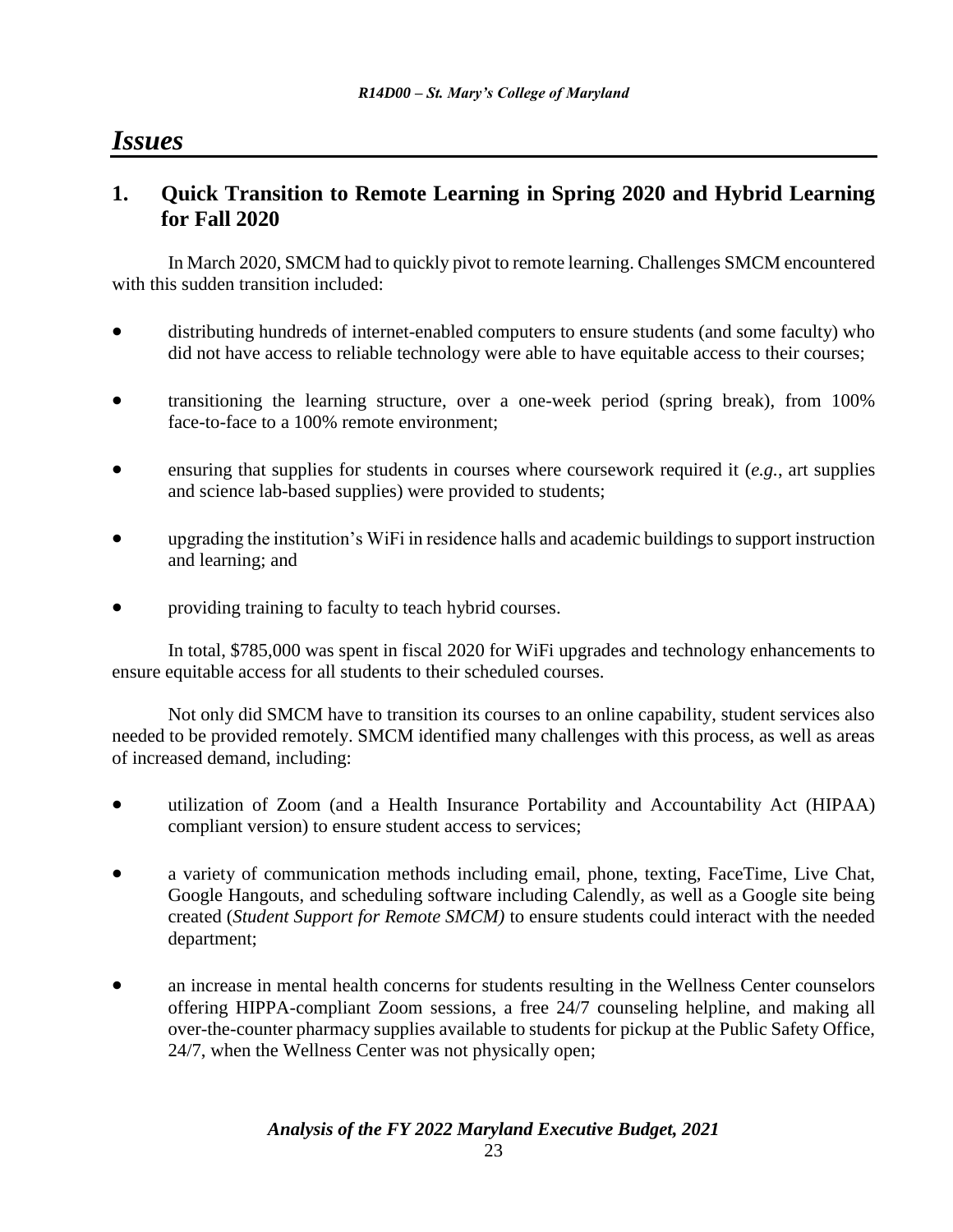- Student Government Association purchasing Engage®, an online and application-based program to help publicize engagement opportunities and assist student organizations in a virtual environment;
- Career Development Center seeing an increase in appointments from recent graduates;
- many student seeking virtual academic support/coaching; and
- Wellness Center completing nurse triage appointments over the phone and medical appointments with providers being offered virtually.

Most offices reported few problems with students accessing classes, programs, and services. In order to address potential constraints, SMCM did the following:

- Faculty were encouraged to place reading resources on Blackboard to reduce expenses for students.
- Students with non-technology-related access issues were referred through the SMCM early alert system for assistance and support.
- Peer mentors (in CORE101, COREP101) were utilized to help students navigate the Google Classroom learning environment and to provide support as needed.
- SMCM's Center for Inclusive Teaching and Learning worked to assist faculty in the transition to virtual learning, providing tools, resources, and training to ensure faculty were able to teach students in the socially distanced classrooms, as well as remote-learning students.
- Technology Teaching Assistants were trained, a video created, and two weeks of mock hybrid classroom instruction were completed to ensure that there was readily available equipment and support for the new technology needs in the classroom.
- Online advisement tools, including videos, were created to teach new students how to prepare for their academic advising appointment. A virtual workshop was offered that taught new students the steps necessary to register for courses.

To ensure a healthy environment for students, faculty, and staff given the hybrid learning model adopted by the college for the fall semester, SMCM assembled and distributed 1,900 logo bags to all students, staff, and faculty. The bags included enough masks, gloves, and hand sanitizer to last the entire semester. A personal thermometer was also included in each bag. Face shields (350) were issued to all faculty members and any staff who requested one. An industrial-type sprayer that allows for efficient and large scale disinfection of areas was also secured. Over 1,000 MERV-13 enhanced air filters were installed in all HVAC systems. Housekeeping disinfection capabilities were also increased by approximately 45% through the use of third-party vendors to augment existing staff.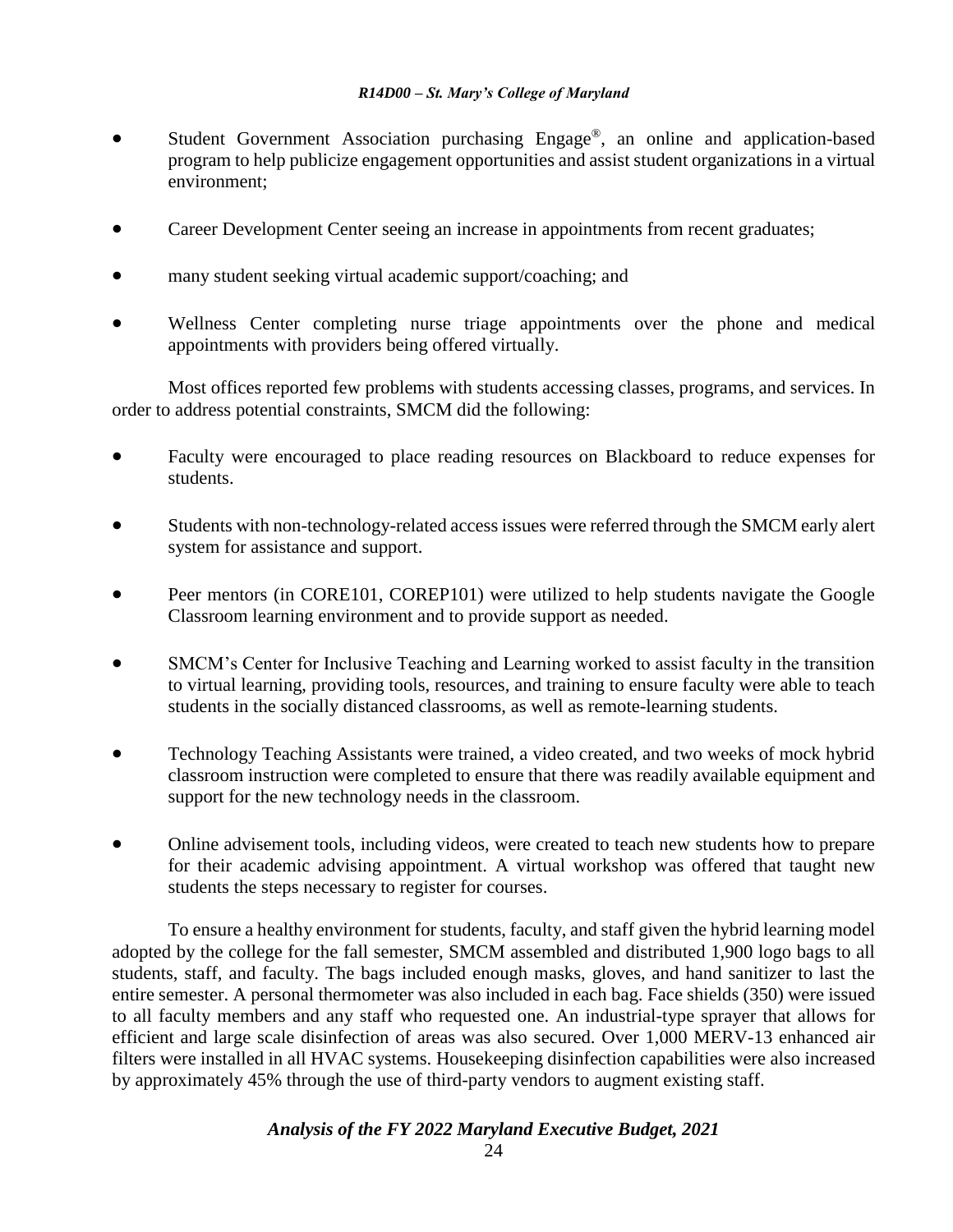To assess the students' satisfaction with the steps taken by the college, SMCM sent a survey to 1,490 undergraduate students who were enrolled in fall 2020 courses. Of that total, 946 students, or 63%, provided at least partial data indicating that these students did not have significant problems accessing classes or college services.

**The President should further comment on efforts to provide mental health services remotely. The President should also comment on how the shift to providing courses and services online provided new opportunities and what impact it will have on SMCM's future business model.**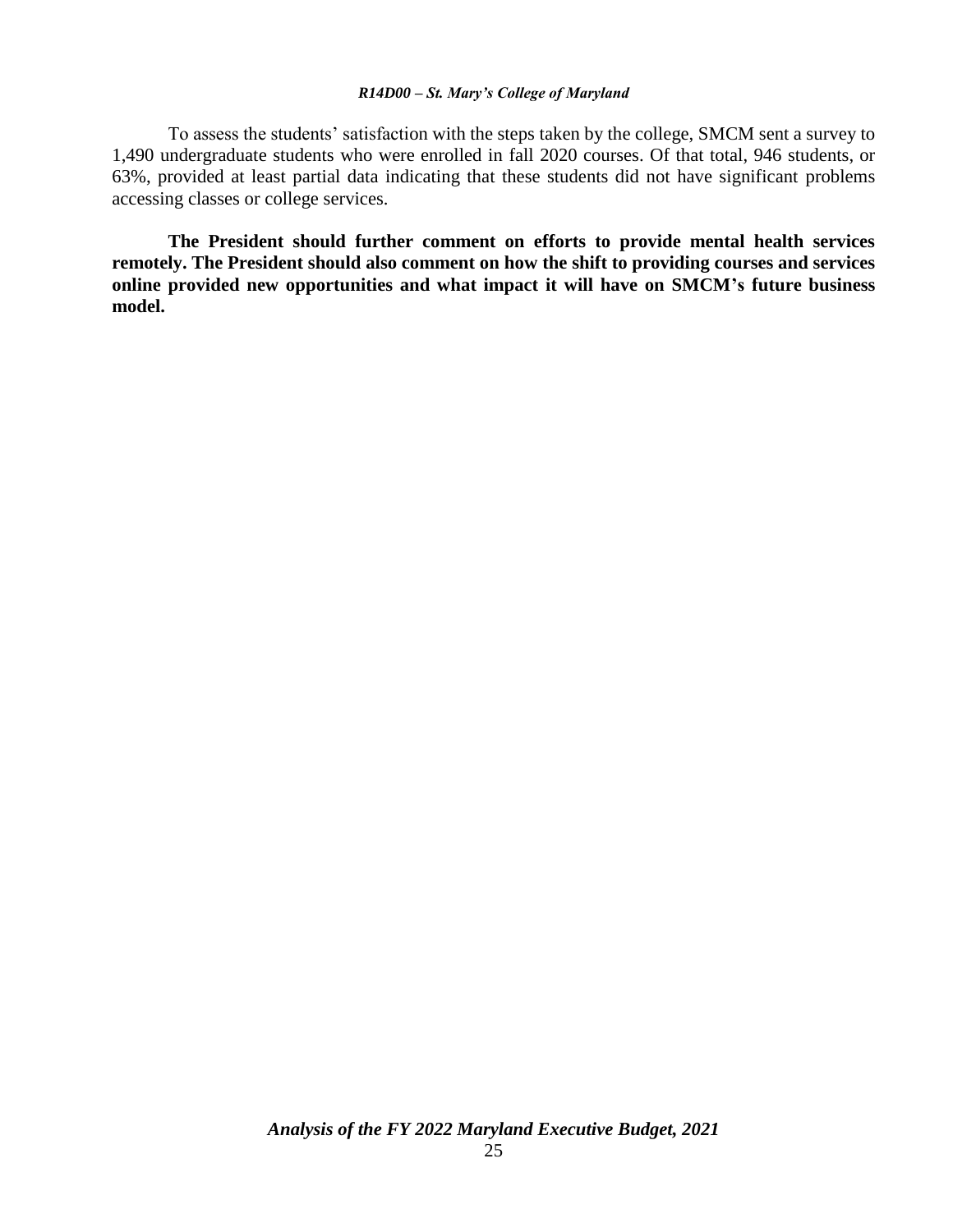# *Operating Budget Recommended Actions*

1. Concur with Governor's allowance.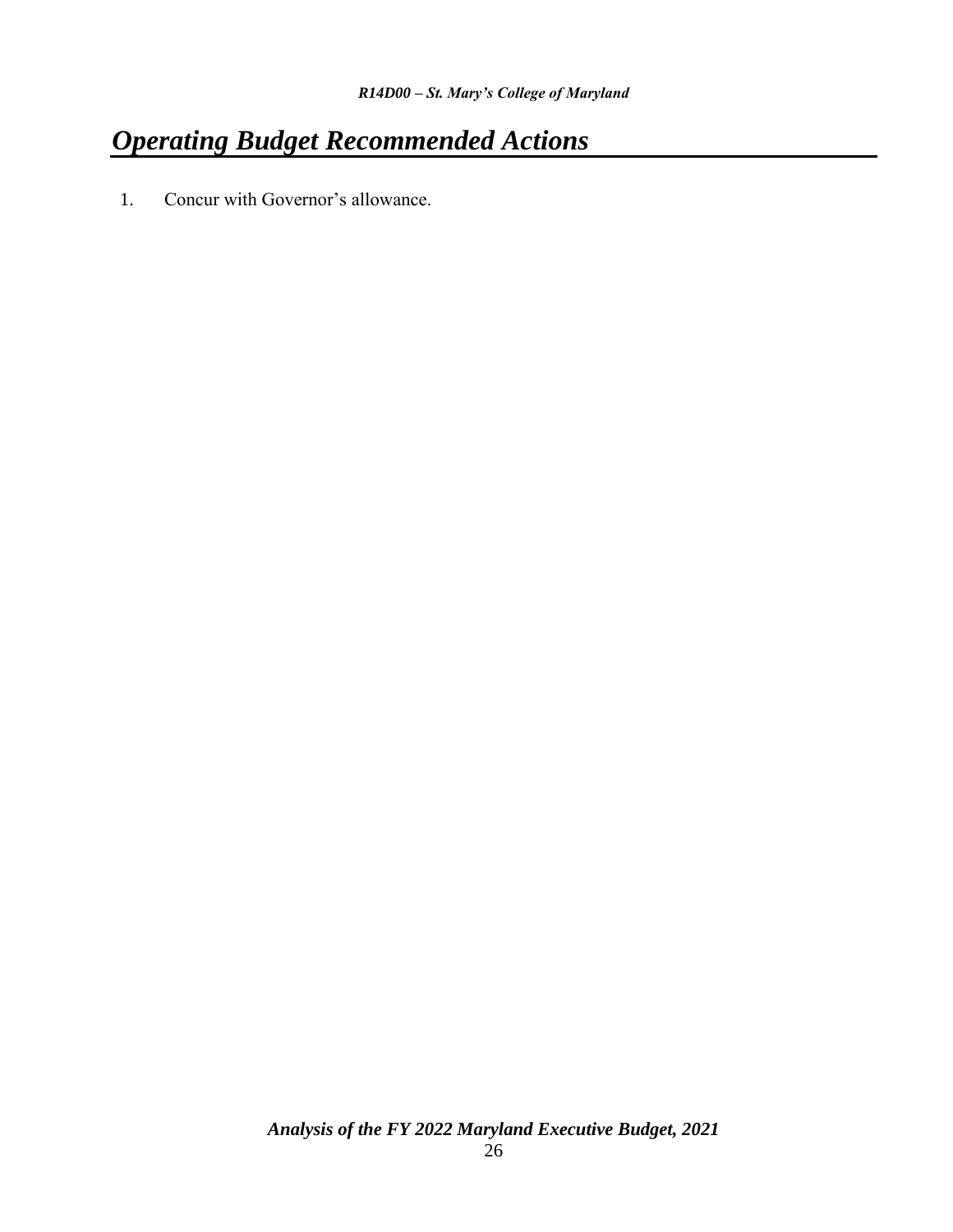#### **Appendix 1 2020** *Joint Chairmen's Report* **Responses from Agency**

The 2020 *Joint Chairmen's Report* (JCR) requested that the St. Mary's College of Maryland (SMCM) prepare two reports. Electronic copies of the full JCR responses can be found on the Department of Legislative Services Library website.

- *Report on Instructional Faculty Workload:* SMCM was asked to submit a report on annual workload for tenured and tenure-track faculty as well as full- and part-time non-tenured and non-tenure track faculty, including adjunct faculty, instructors, and lecturers. Full-time tenure track faculty taught an average of 21.7 credits during the 2019-2020 academic year. Full-time tenure track and non-tenure track faculty taught an average of 22.1 credits during the 2019-2020 academic year. Part-time faculty taught an average of 5.1 credits during the 2019-2020 academic year. A full teaching load for one academic year is 24 credits.
- *Report on Mold Mitigation Plans:* SMCM was asked to submit a report detailing the institution's mold safety program, mold prevention and safety fact sheet, and a summary of mold mitigation efforts. SMCM has mechanisms in place that are based on best practices, as established by the U.S. Environmental Protection Agency (EPA) document *Mold Remediation in Schools and Commercial Buildings*. These procedures follow all EPA standards to identify, test, and mitigate the presence of mold. An Emergency Response Team (ERT) is responsible for providing general guidance and direction to the college community during a crisis and has specific protocols in place should a mold-related event occur. A detailed Mold Mitigation Communication plan has also been developed and can be immediately implemented should the ERT declare a mold crisis.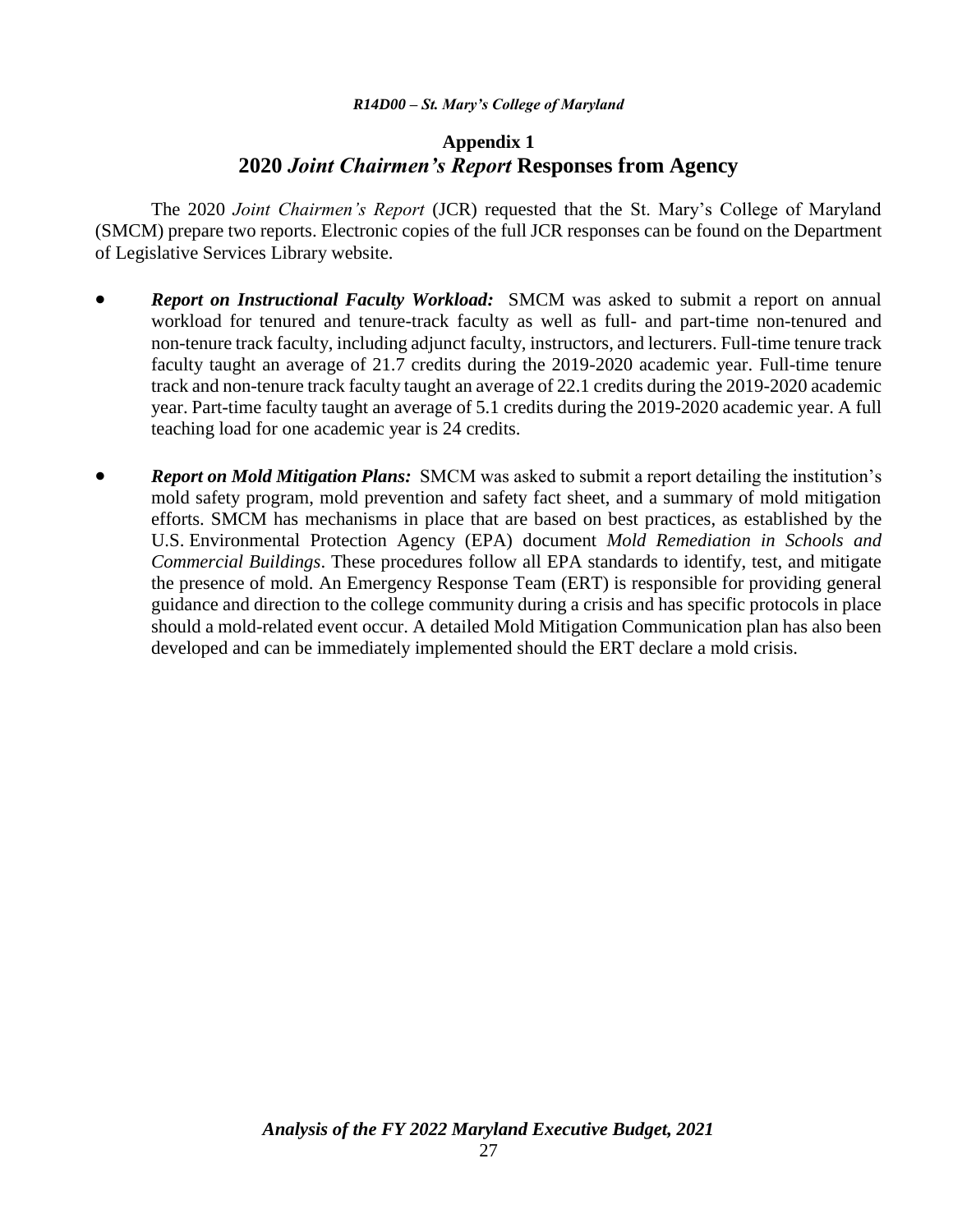### **Appendix 2 Audit Findings**

| <b>Audit Period for Last Audit:</b> | August 24, 2015 – August 25, 2019 |
|-------------------------------------|-----------------------------------|
| <b>Issue Date:</b>                  | July, 2020                        |
| Number of Findings:                 |                                   |
| Number of Repeat Findings:          |                                   |
| % of Repeat Findings:               | 16.7%                             |

*Finding 1:* Enterprise Resource Planning (ERP) System Contract. The college did not accurately report the costs of its ERP contract to the Board of Public Works and lacked documentation to support critical elements of and changes to the contract terms.

#### *Finding 2:* **Food Services Contract. The college did not ensure the propriety of labor charges billed by its food services vendor, which totaled \$2.1 million in fiscal 2019.**

- *Finding 3:* Cash Receipts. Collections were not always safeguarded, deposited timely, or verified to subsequent deposit, and certain collection duties were not segregated as required.
- *Finding 4:* Student Residency. Changes to student residency to in-state status recorded in the college's automated records were not subject to independent review and approval and were not always supported.
- *Finding 5:* Information System Security and Control. The college maintained a significant computer application, which contained sensitive personally identifiable information, without adequate safeguards.
- *Finding 6:* Information System Security and Control. The college broadly granted non-information technology employees local administrative rights on their computer workstations, increasing malware security risk.

\*Bold denotes item repeated in full or part from preceding audit report.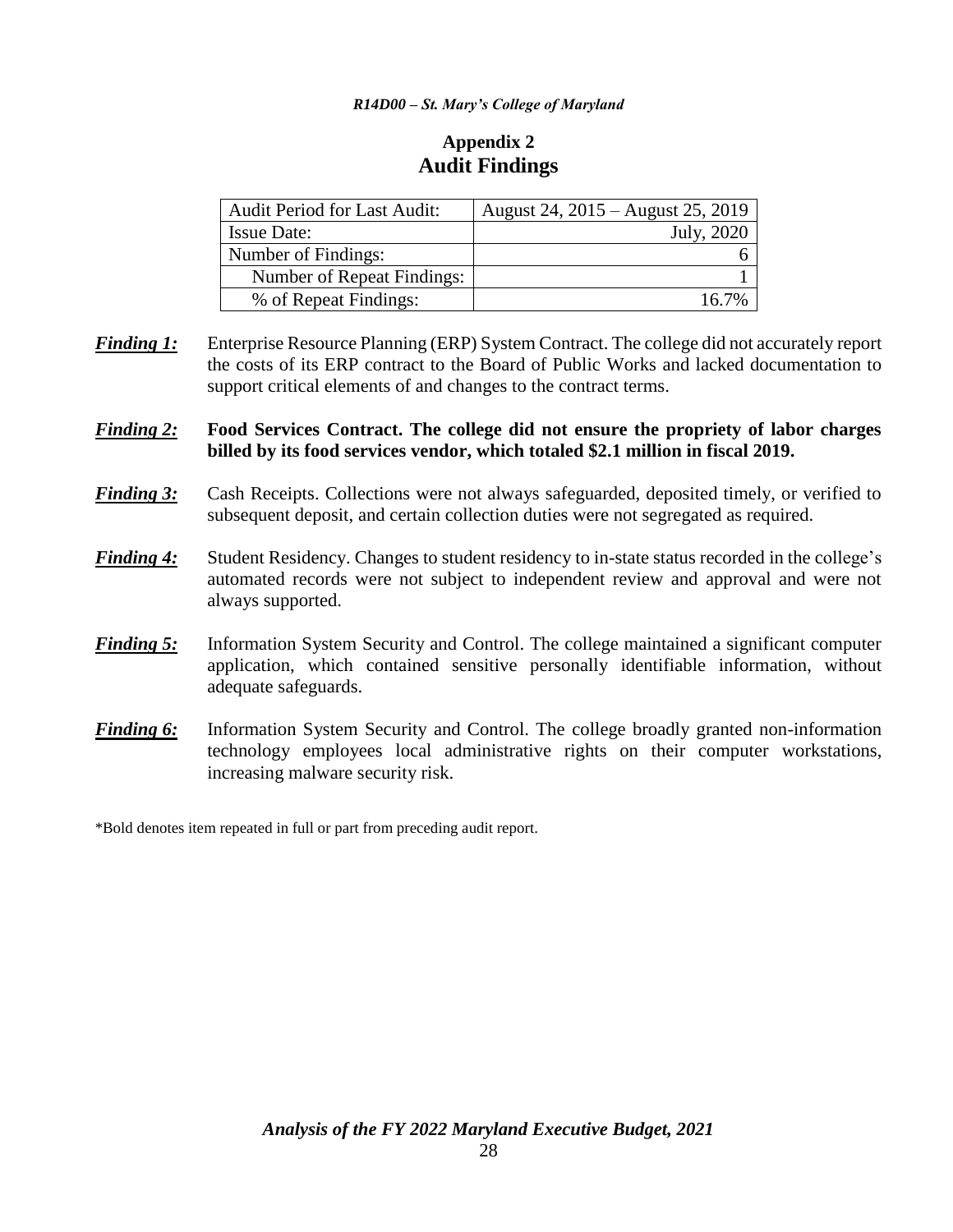#### **Appendix 3 Object/Fund Difference Report St. Mary's College of Maryland**

| <b>FY 21</b>                               |                  |               |                  |                      |               |  |  |  |
|--------------------------------------------|------------------|---------------|------------------|----------------------|---------------|--|--|--|
|                                            | <b>FY 20</b>     | Working       | <b>FY 22</b>     | FY 21 - FY 22        | Percent       |  |  |  |
| <b>Object/Fund</b>                         | Actual           | Appropriation | <b>Allowance</b> | <b>Amount Change</b> | <b>Change</b> |  |  |  |
|                                            |                  |               |                  |                      |               |  |  |  |
| <b>Positions</b>                           |                  |               |                  |                      |               |  |  |  |
| Regular<br>01                              | 425.00           | 425.00        | 416.00           | $-9.00$              | $-2.1%$       |  |  |  |
| Contractual<br>02                          | 27.30            | 28.14         | 30.04            | 1.90                 | 6.8%          |  |  |  |
| <b>Total Positions</b>                     | 452.30           | 453.14        | 446.04           | $-7.10$              | $-1.6%$       |  |  |  |
| <b>Objects</b>                             |                  |               |                  |                      |               |  |  |  |
| 01<br>Salaries and Wages                   | \$36,170,435     | \$37,285,760  | \$37,503,163     | \$217,403            | 0.6%          |  |  |  |
| Technical and Spec. Fees<br>02             | 3,659,603        | 4,223,637     | 4,392,623        | 168,986              | 4.0%          |  |  |  |
| 03<br>Communication                        | 421,642          | 344,897       | 378,543          | 33,646               | 9.8%          |  |  |  |
| Travel<br>04                               | 1,253,952        | 2,410,694     | 2,625,409        | 214,715              | 8.9%          |  |  |  |
| <b>Fuel and Utilities</b><br>06            | 2,956,526        | 3,382,188     | 3,179,747        | $-202,441$           | $-6.0\%$      |  |  |  |
| 07<br><b>Motor Vehicles</b>                | 125,305          | 179,131       | 159,274          | $-19,857$            | $-11.1%$      |  |  |  |
| <b>Contractual Services</b><br>08          | 10,058,864       | 9,024,584     | 10,643,934       | 1,619,350            | 17.9%         |  |  |  |
| Supplies and Materials<br>09               | 1,993,581        | 1,821,970     | 2,006,919        | 184,949              | 10.2%         |  |  |  |
| Equipment – Replacement<br>10              | 386,549          | 304,708       | 312,892          | 8,184                | 2.7%          |  |  |  |
| Equipment - Additional<br>11               | 704,248          | 1,004,173     | 891,133          | $-113,040$           | $-11.3%$      |  |  |  |
| 12<br>Grants, Subsidies, and Contributions | 10,375,361       | 10,626,862    | 10,485,005       | $-141,857$           | $-1.3%$       |  |  |  |
| <b>Fixed Charges</b><br>13                 | 423,363          | 451,019       | 615,314          | 164,295              | 36.4%         |  |  |  |
| <b>Land and Structures</b><br>14           | $\boldsymbol{0}$ | 61,228        | 46,000           | $-15,228$            | $-24.9%$      |  |  |  |
| <b>Total Objects</b>                       | \$68,529,429     | \$71,120,851  | \$73,239,956     | \$2,119,105          | 3.0%          |  |  |  |
| <b>Funds</b>                               |                  |               |                  |                      |               |  |  |  |
| <b>Unrestricted Fund</b><br>40             | \$63,793,870     | \$65,820,851  | \$68,739,956     | \$2,919,105          | 4.4%          |  |  |  |
| <b>Restricted Fund</b><br>43               | 4,735,559        | 5,300,000     | 4,500,000        | $-800,000$           | $-15.1%$      |  |  |  |
| <b>Total Funds</b>                         | \$68,529,429     | \$71,120,851  | \$73,239,956     | \$2,119,105          | 3.0%          |  |  |  |

*R14D00* 

R14D00 - St. Mary's College of Maryland

*St. Mary's College of Maryland*

Note: The fiscal 2021 appropriation does not include deficiencies, targeted reversions, general salary increases, or across-the-board reductions. The fiscal 2022 allowance does not include contingent reductions or annualization of general salary increases.